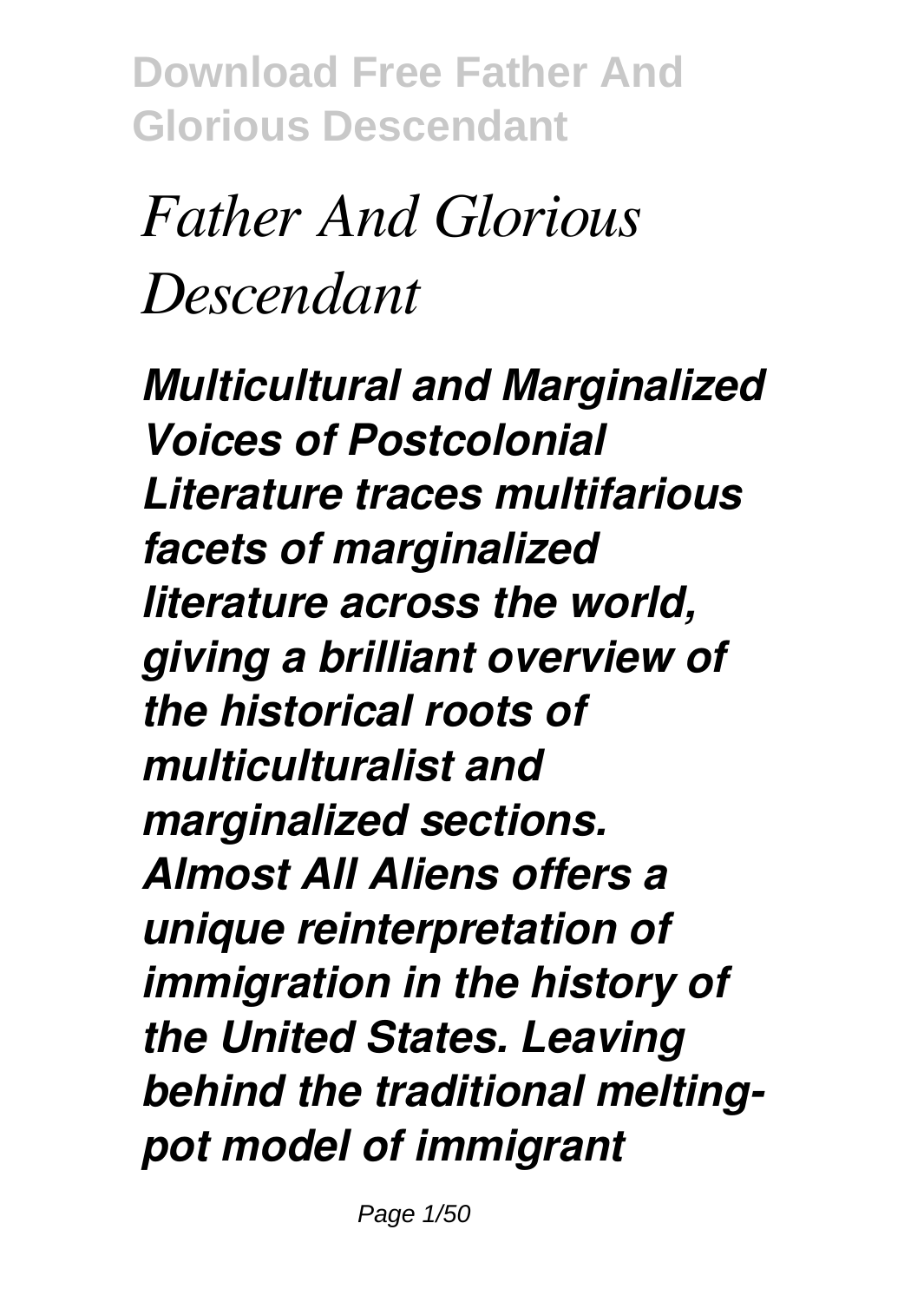*assimilation, Paul Spickard puts forward a fresh and provocative reconceptualization that embraces the multicultural reality of immigration that has always existed in the United States. His astute study illustrates the complex relationship between ethnic identity and race, slavery, and colonial expansion. Examining not only the lives of those who crossed the Atlantic, but also those who crossed the Pacific, the Caribbean, and the North American Borderlands, Almost All Aliens provides a distinct, inclusive analysis of* Page 2/50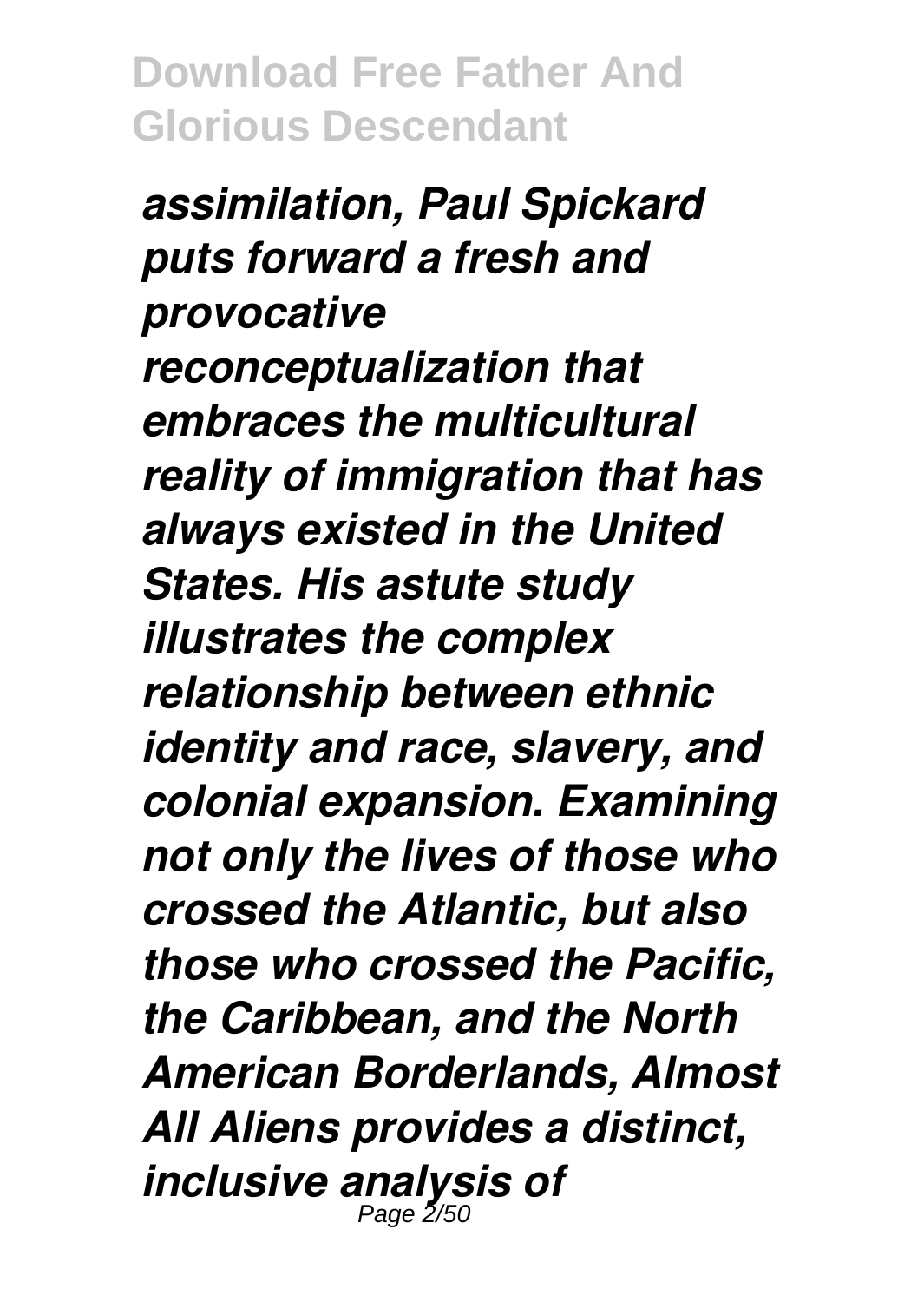*immigration and identity in the United States from 1600 until the present. For additional information and classroom resources please visit the Almost All Aliens companion website at www.routledge.com /textbooks/almostallaliens. Looks at literature, written since World War II, by immigrants to the United States.*

*Revealing the untold stories of a pioneer generation of young Chinese Americans, this book places the children and families of early Chinatown in the middle of efforts to combat American policies of exclusion* Page 3/50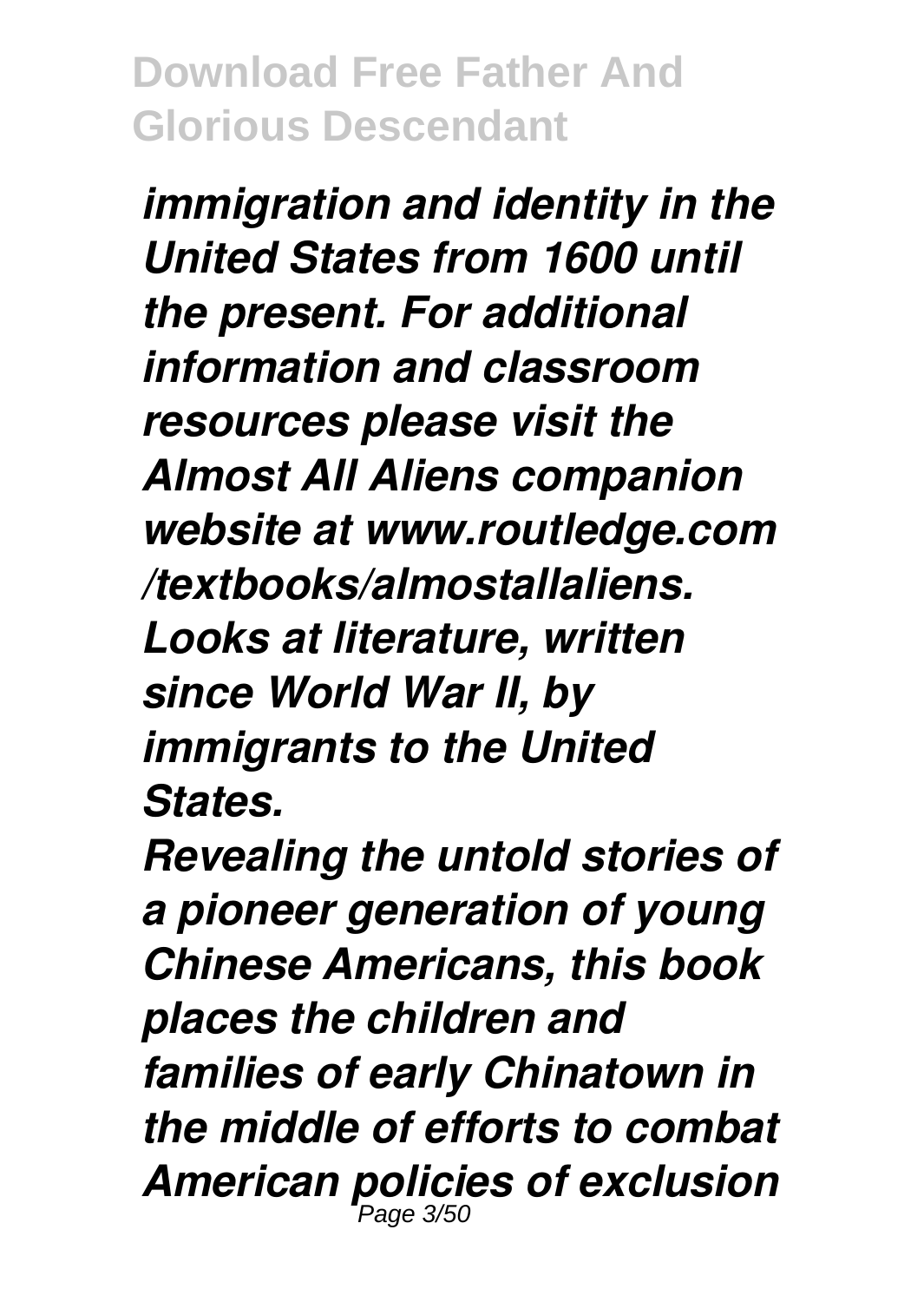*and segregation. Wendy Jorae challenges long-held notions of early Chinatown as a bachelor community by showing that families--and particularly children--played important roles in its daily life. She explores the wide-ranging images of Chinatown's youth created by competing interests with their own agendas--from anti-immigrant depictions of Chinese children as filthy and culturally inferior to exotic and Orientalized images that catered to the tourist's ideal of Chinatown. All of these representations, Jorae notes, tended to further* Page 4/50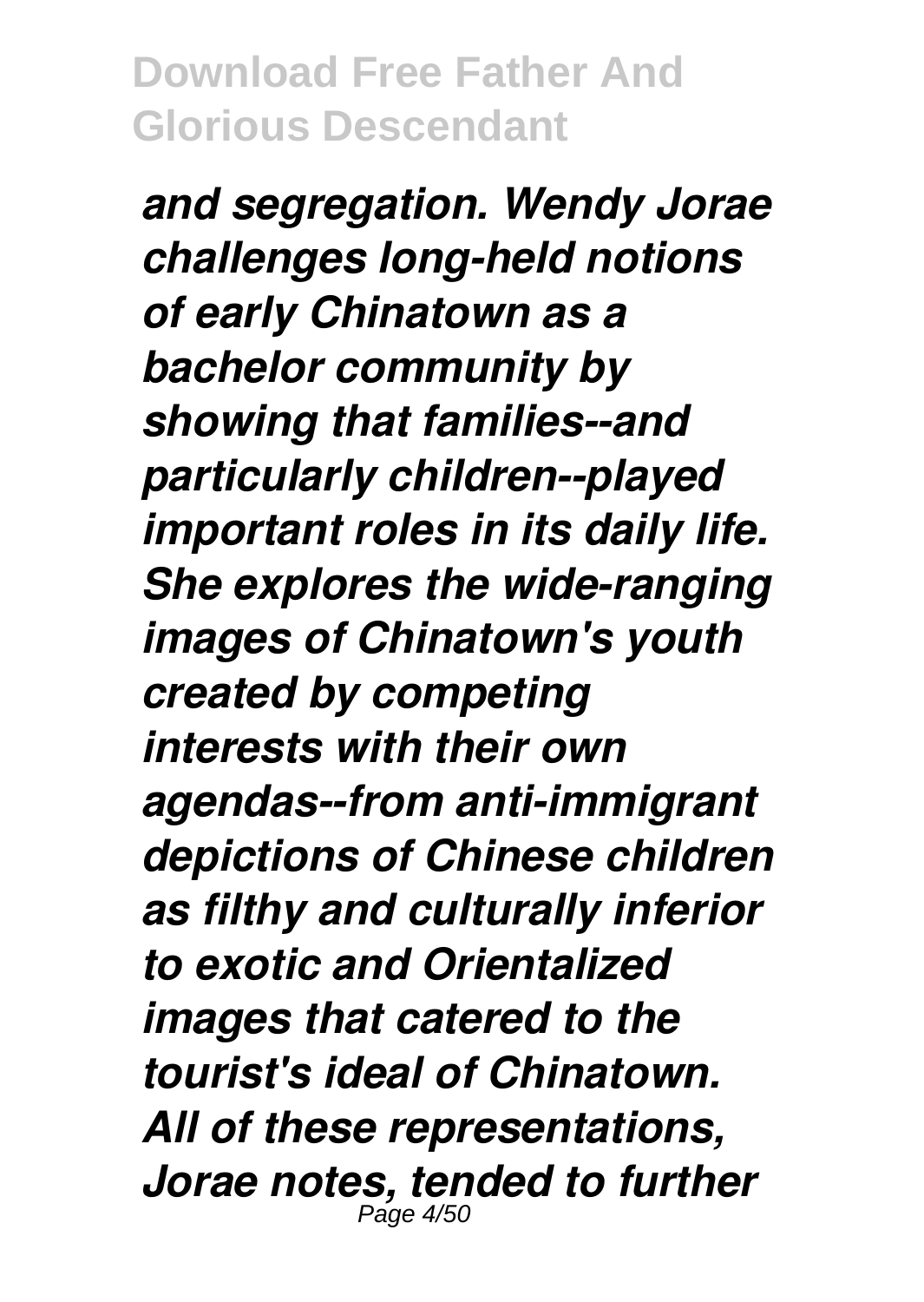*isolate Chinatown at a time when American-born Chinese children were attempting to define themselves as Chinese American. Facing barriers of immigration exclusion, cultural dislocation, child labor, segregated schooling, crime, and violence, Chinese American children attempted to build a world for themselves on the margins of two cultures. Their story is part of the larger American story of the struggle to overcome racism and realize the ideal of equality. Women, Autobiography, Theory*

Page 5/50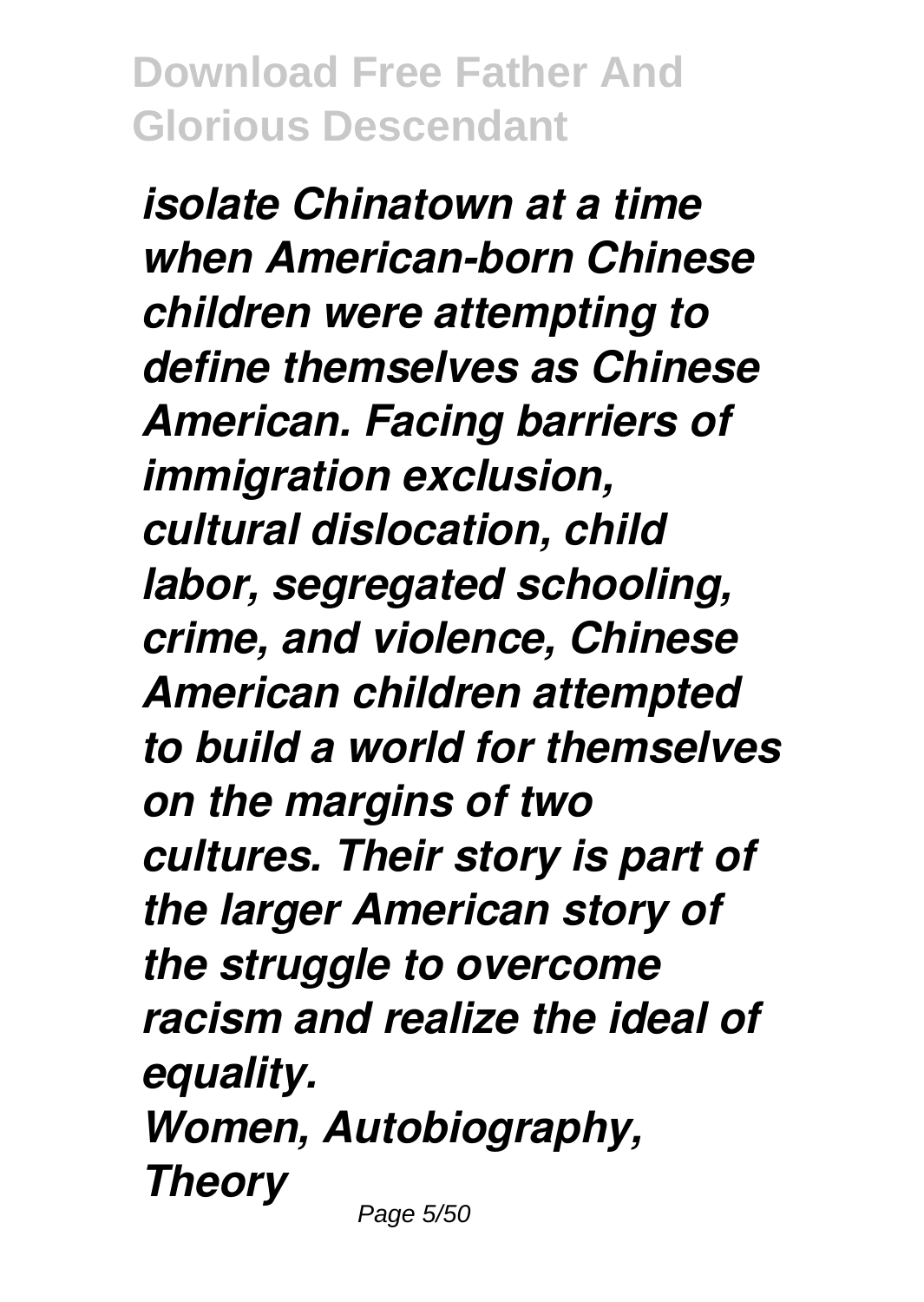*Inventing Chinese American Culture and Identity Comparative Black, Native, Latino/a and Asian American Fictions A Reader Immigration, Race, and Colonialism in American History and Identity 1971: Title Index Ethnic Enterprise in America* Aquest estudi analitza un ordre literari canviant: Amèrica com unitat i diversitat, com un ens nacional i transnacional. Els escrits crítics

literaris reunits aquí

ofereixen una sèrie de

Page 6/50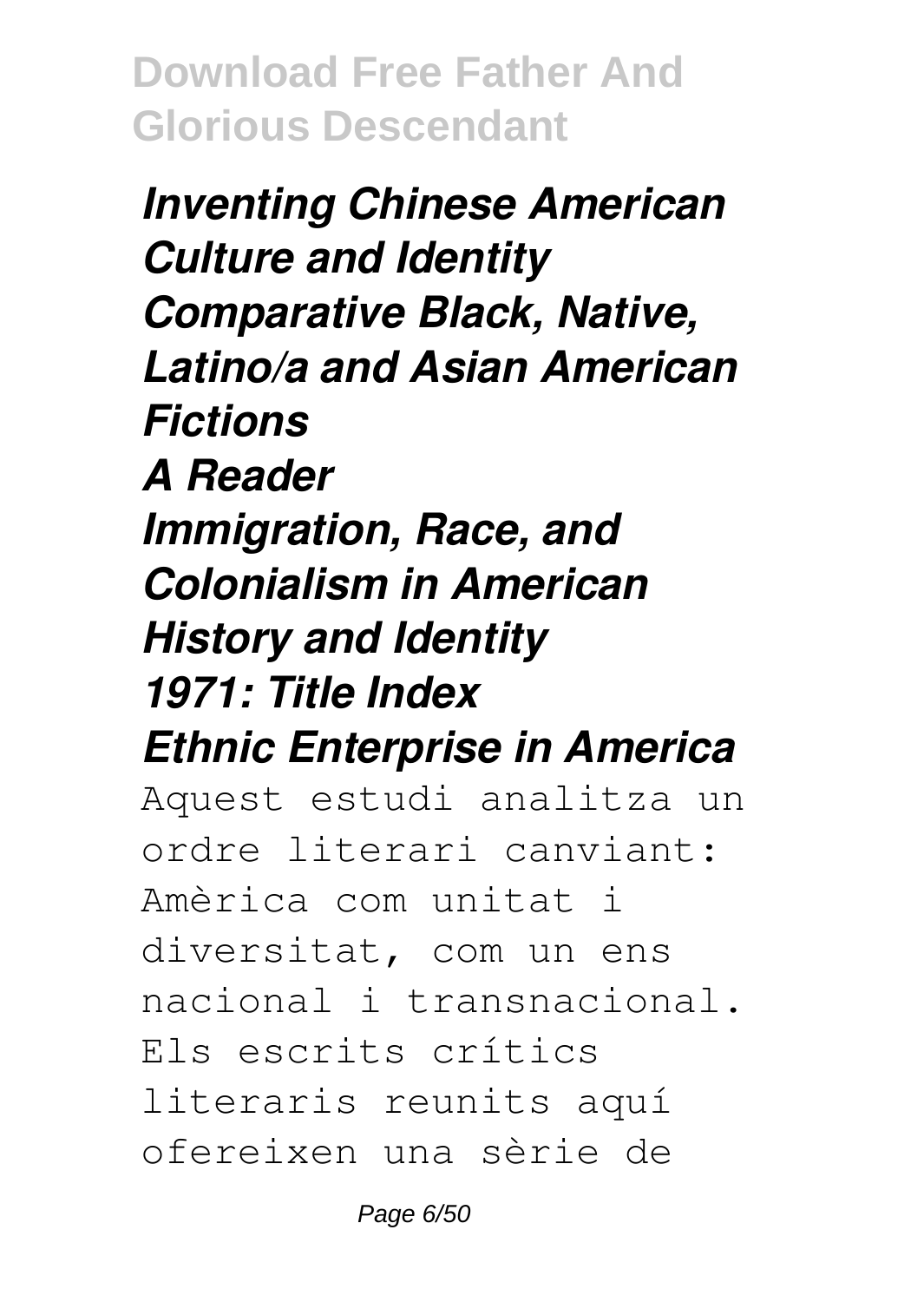perspectives que tracen gran part de la geografia cultural en joc: la narrativa, l'autobiografia, el teatre, etc. Es presenten també un conjunt d'assajos i ressenyes que, amb diverses direccions d'enfocament, posen atenció als fonaments previs a Colón, a una antologia canònica nordamericana de poesia i al que s'ha omès; la narrativa llatina i als principals dramaturgs antics. Inclou entrevistes a creatius i acadèmics com Gerald Vizenor, Frank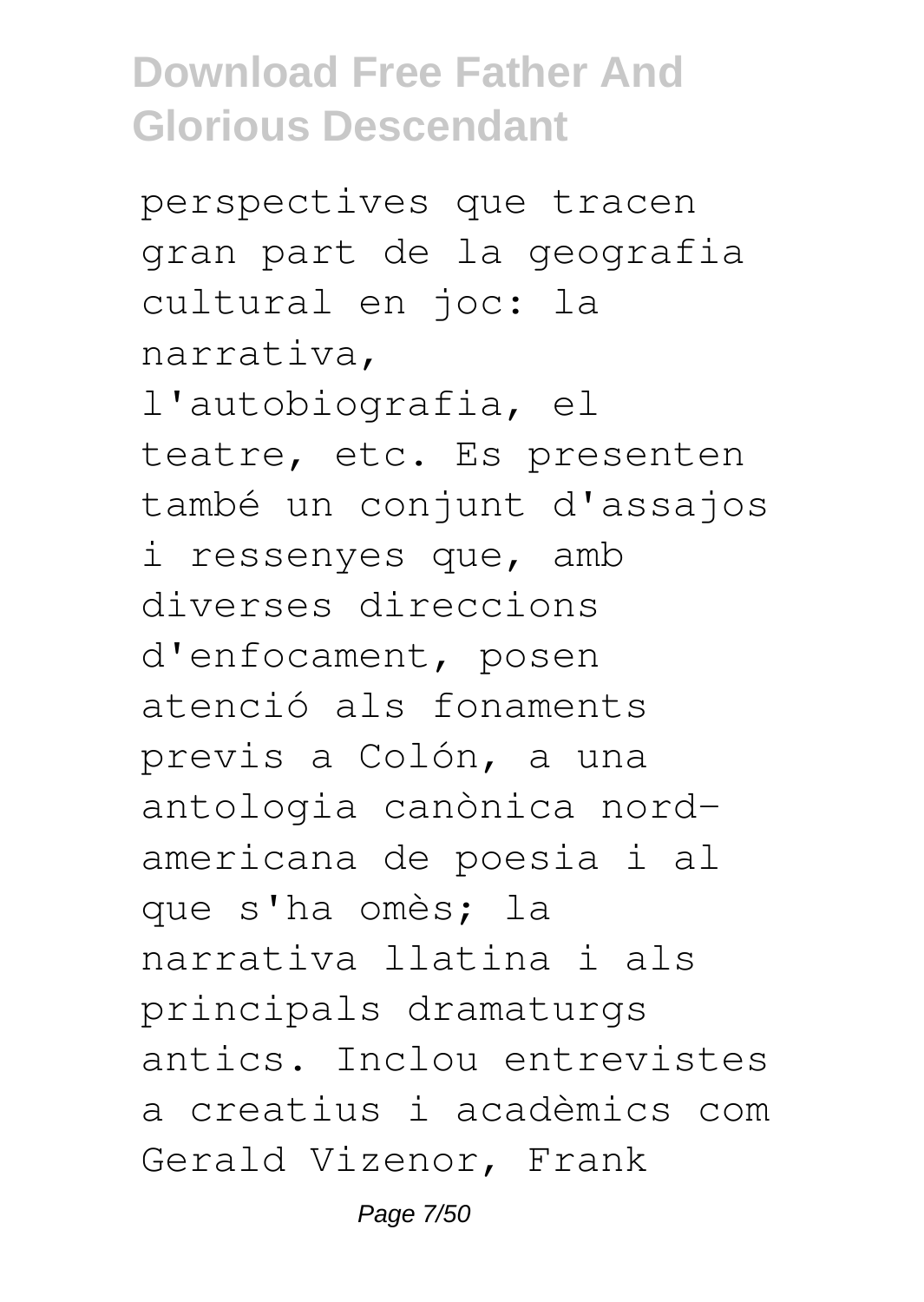Chin, Louis Owens, John Cawelti i Rex Burns. La secció de ressenyes final ofereix una sèrie de monografies de rellevant erudició multicultural així com contribucions a l'emergent i ampli mural d'anàlisi. This is the first substantial reference work in English on the various forms that constitute "life writing." As this term suggests, the Encyclopedia explores not only autobiography and biography proper, but also letters, diaries, memoirs, family histories, case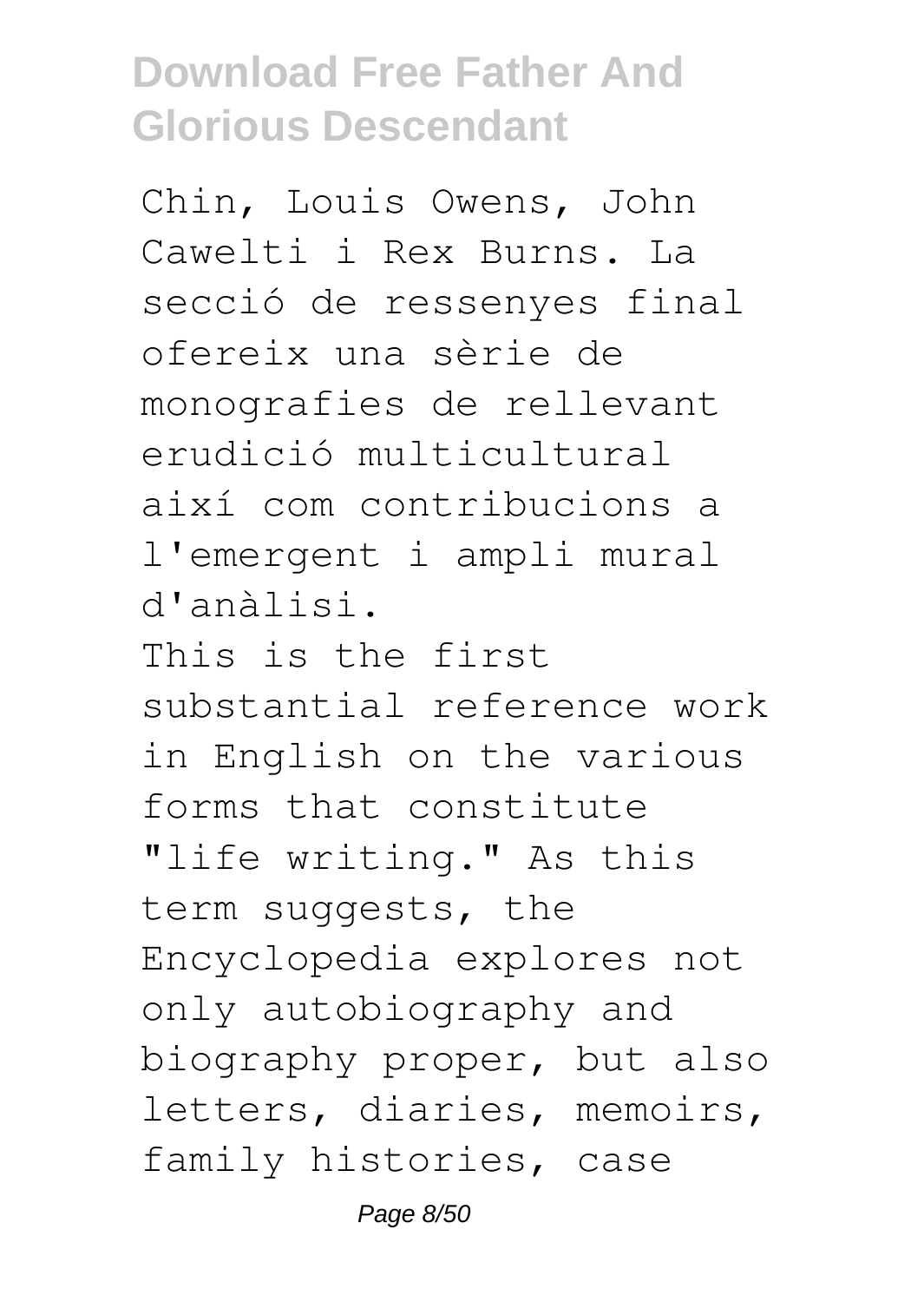histories, and other ways in which individual lives have been recorded and structured. It includes entries on genres and subgenres, national and regional traditions from around the world, and important autobiographical writers, as well as articles on related areas such as oral history, anthropology, testimonies, and the representation of life stories in non-verbal art forms. What is a Chinese American? A Chinese? An American? Or both? Or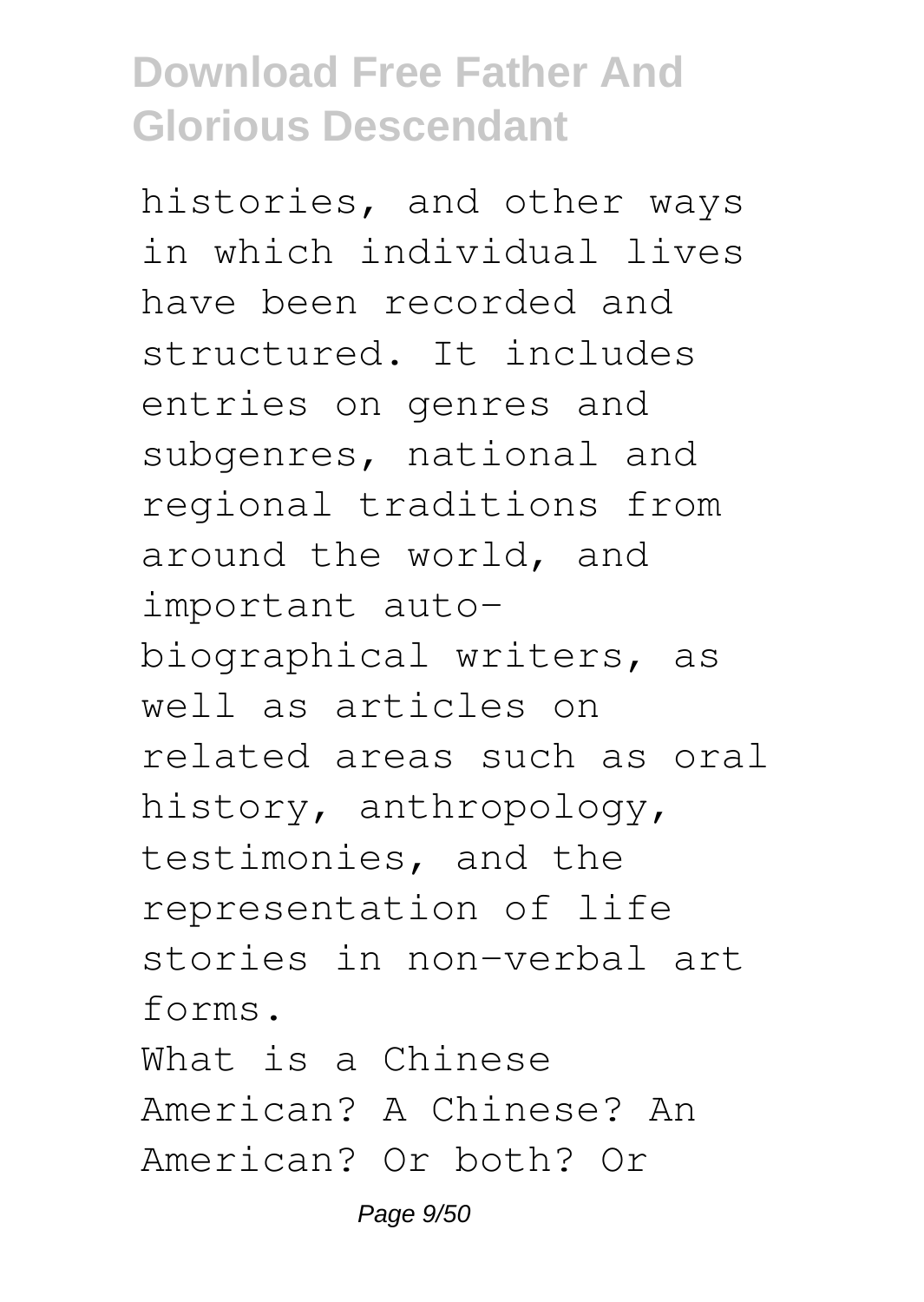neither? These seemingly easy questions are hard to answer in terms of history, culture, ethnicity, and literature. In order to provide an answer to these questions, Chinese American writers transform a historical discourse into a historicist one to review history, an intrapersonal discourse into an interpersonal one to redefine autobiography, and a mythological discourse into a mythopoetical one to rewrite mythology, so as to transform an American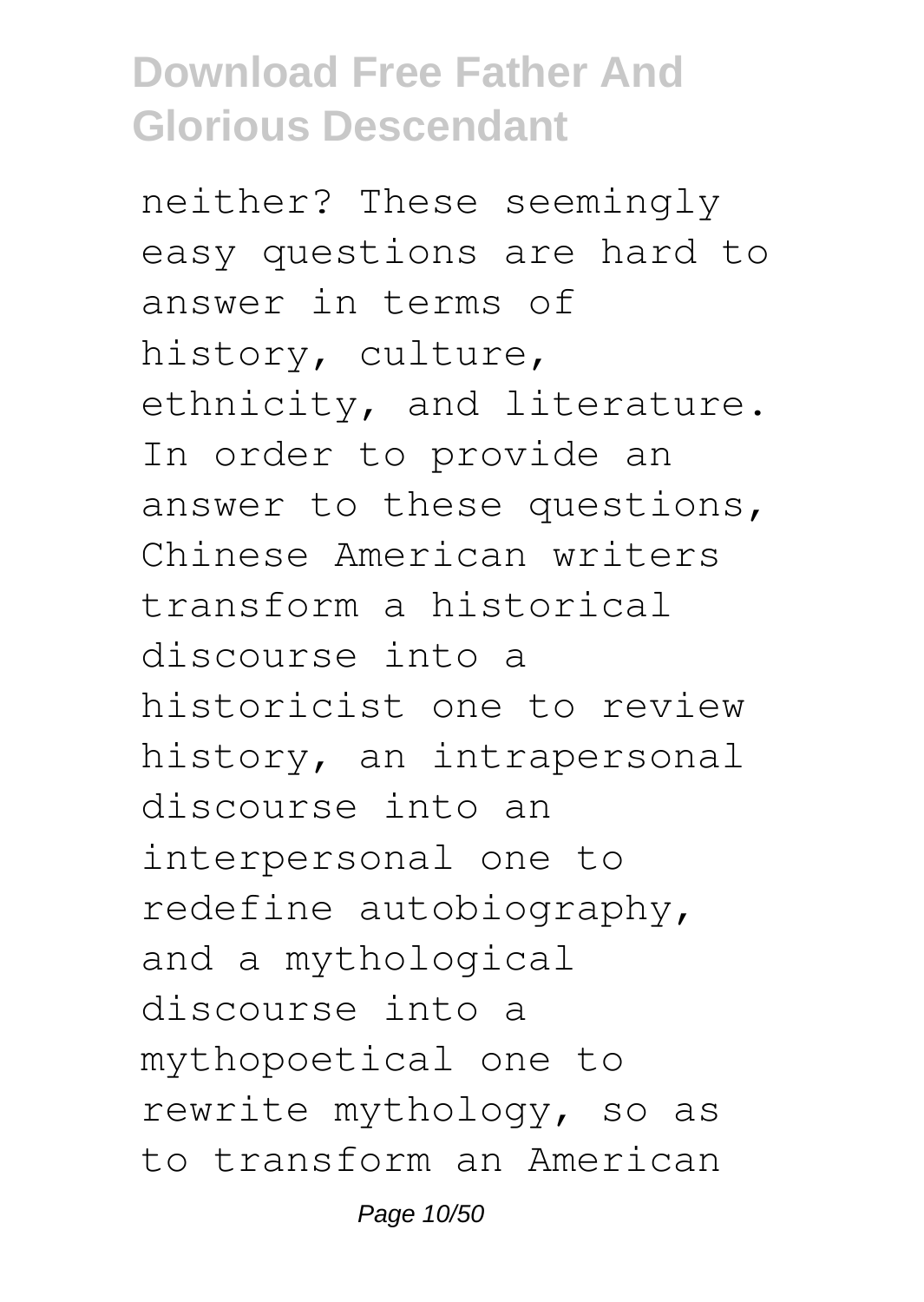Orientalist discourse into a Chinese American one for the reading and writing of Chinese American literature. As a consequence, the question «What is a Chinese American?» is transformed into an affirmation of what a Chinese American is. Chinese American Literature since the 1850s traces the origins and development of the extensive and largely neglected body of literature written in English and in Chinese, assessing its themes and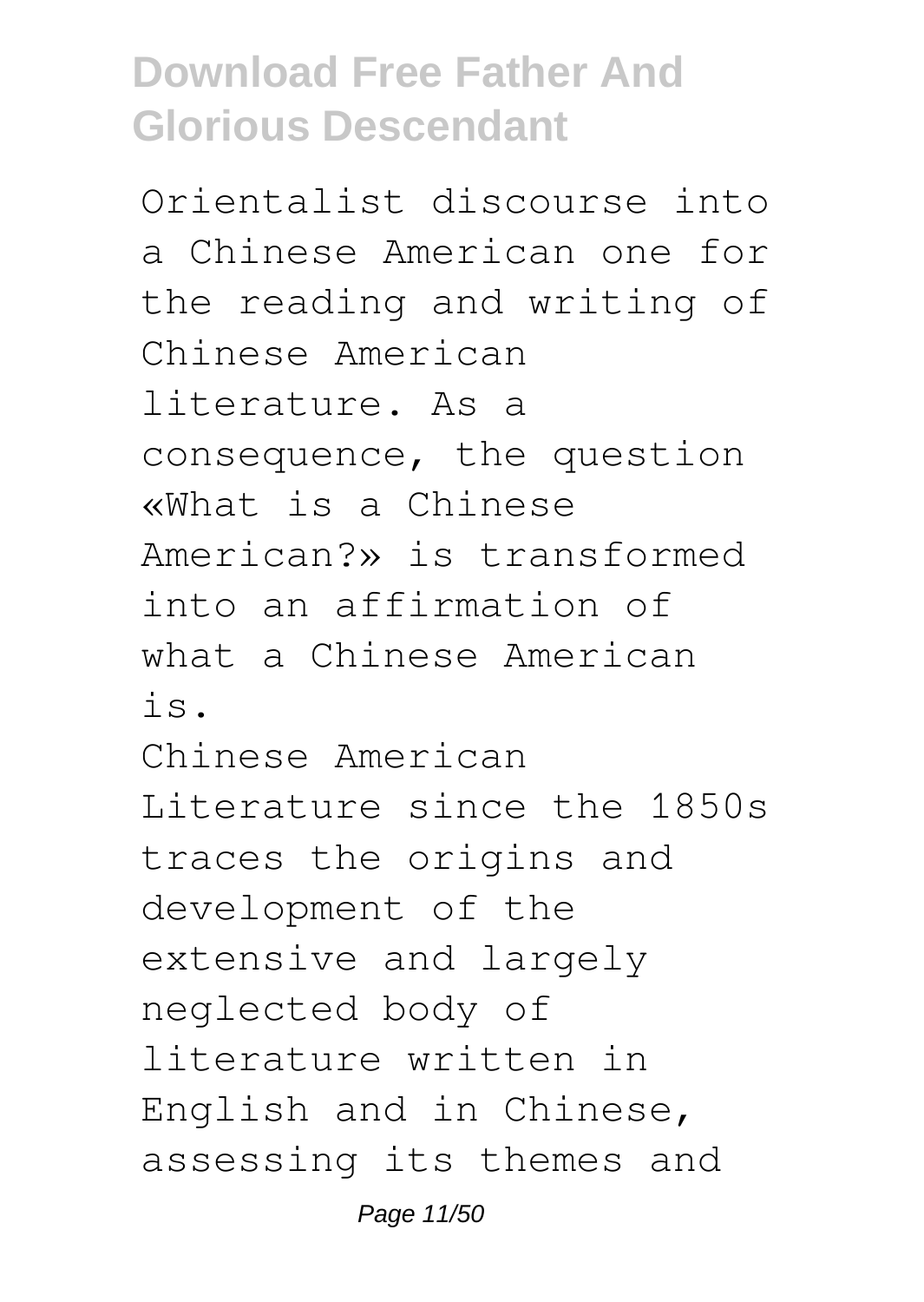style and placing it in a broad social and historical context. This essential volume, a muchneeded introduction and guide to the field, shows how change and continuity in the Chinese American experience are reflected in the writings of immigrants from China and their descendants in the United States. Using a fresh approach that combines literary and historical scholarship, Xiao-huang Yin covers representative works from the 1850s to the present. These include journalistic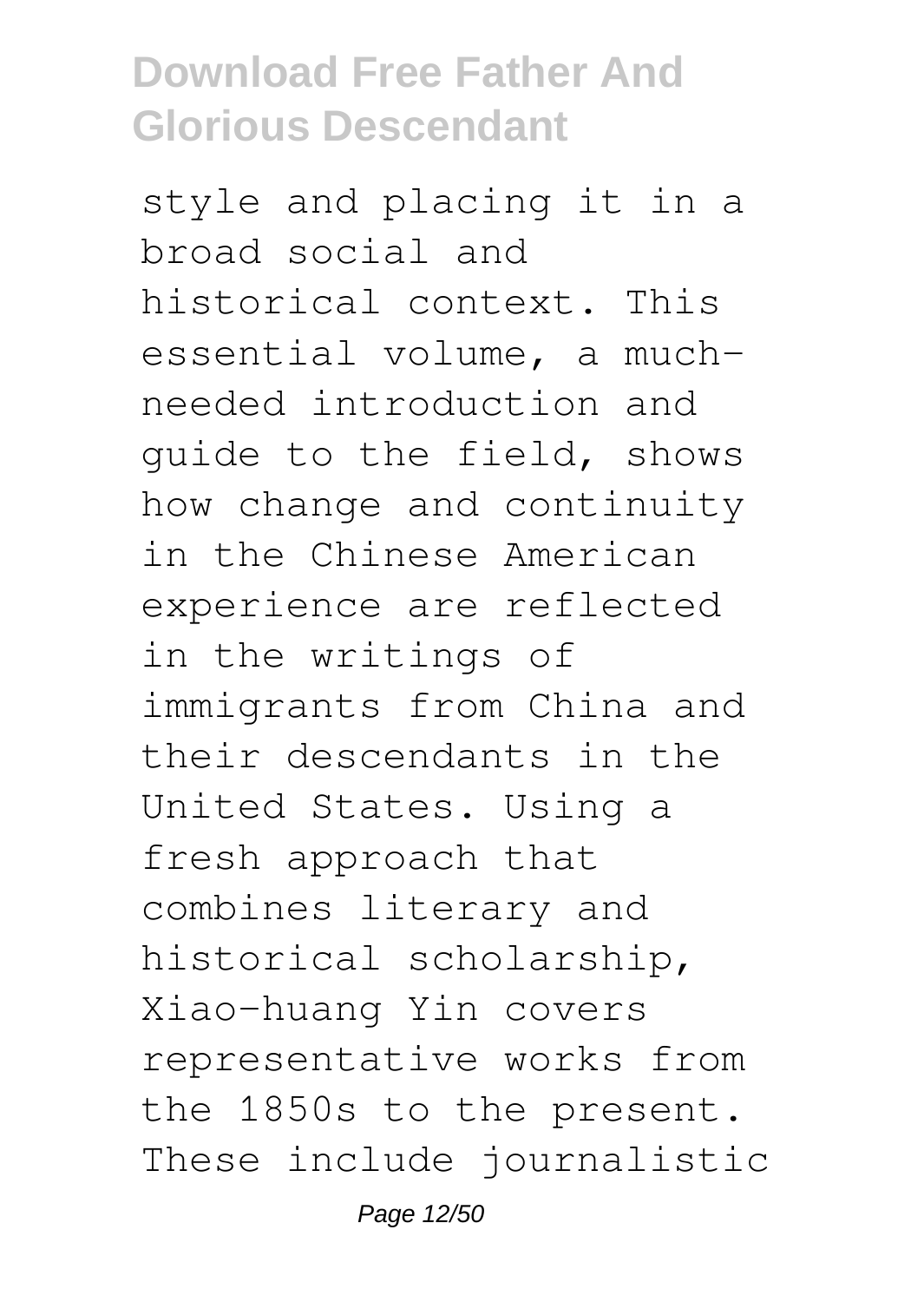and autobiographical texts from nineteenth-century Chinese authors; writings on the walls of Angel Island, the main Asian immigrant arrival point on the West Coast; writings of late-nineteenth- and early-twentieth-century "cultivated Chinese", students and scholars who came to America to advance their educations; and the work of more recent authors who have entered the canon, including Sui Sin Far, Jade Snow Wong, Frank Chin, Maxine Hong Kingston, and Amy Tan. As the only volume that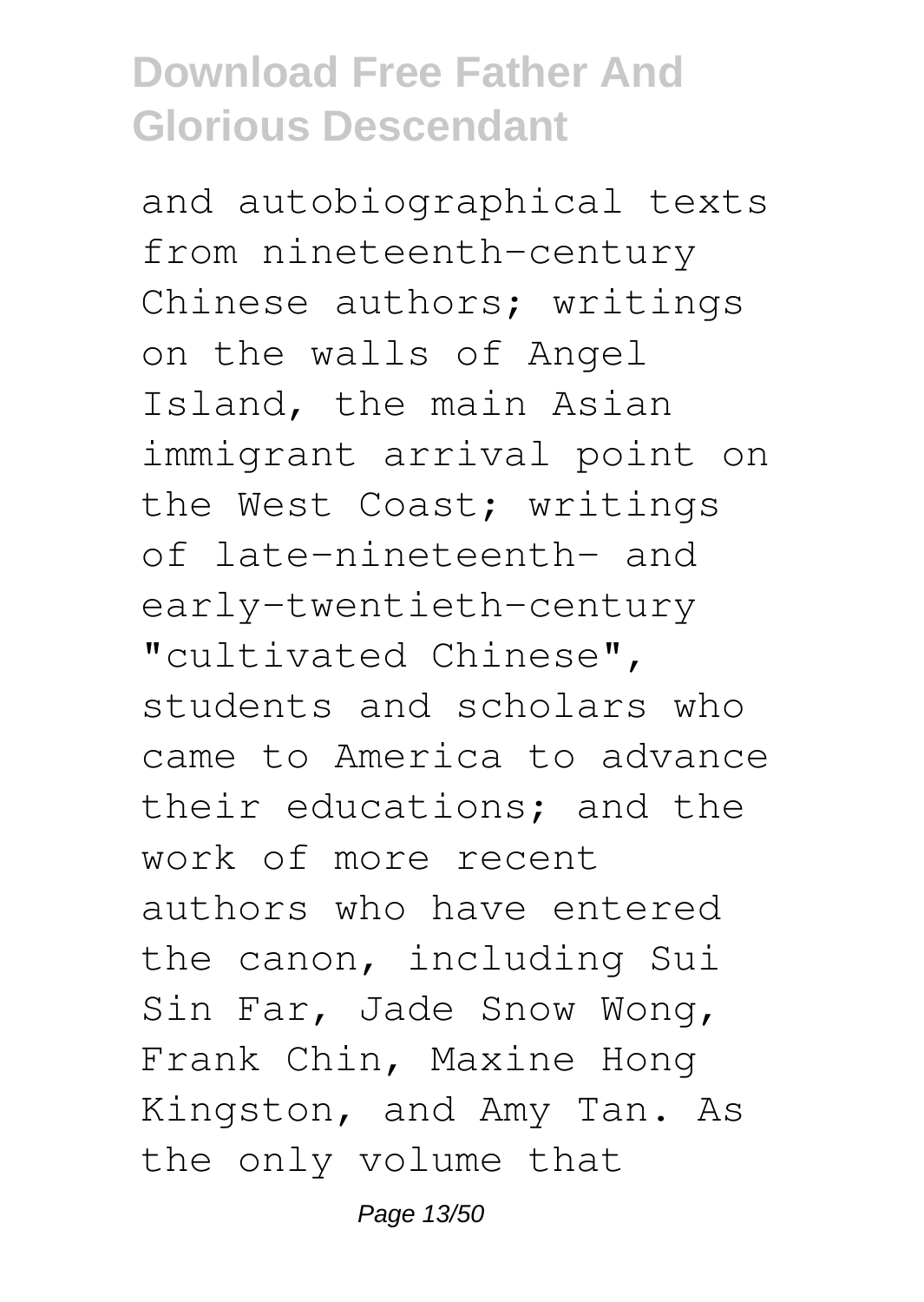covers the literature written by immigrant authors in the Chinese language, Xiao-huang Yin's book significantly enlarges the scope of Chinese and Asian American studies. This body of literature, including works by immigrant writers such as Chen Ruoxi, Yu Lihua, and Zhang Xiguo, reflects the high percentage of Chinese Americans for whom the Chinese language remains an integral part of everyday life. A core text for students and scholars of Asian American studies,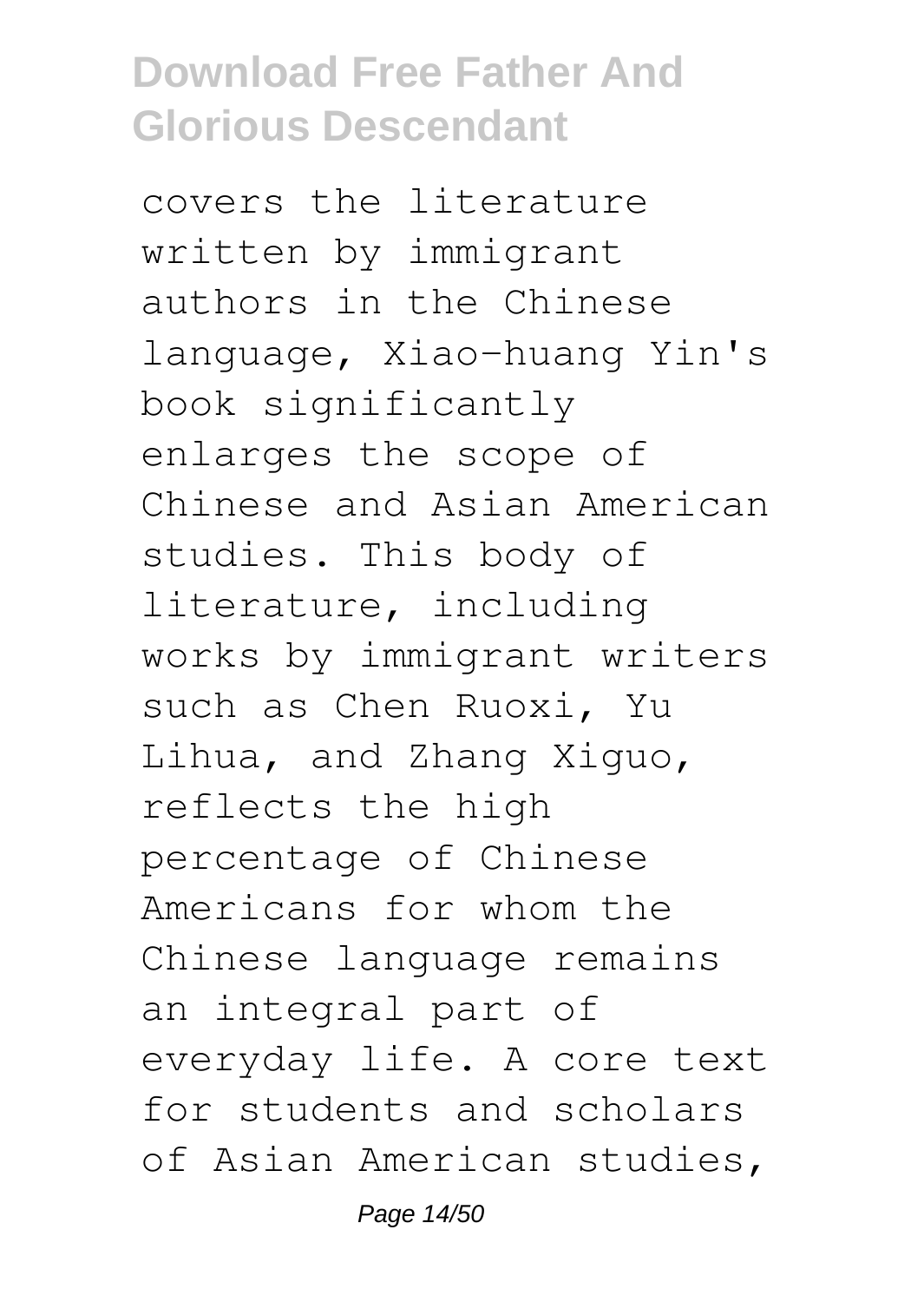Chinese American Literature since the 1850s is an important resource forliterary critics, historians, sociologists, and anthropologists interested in diaspora studies, transnationalism, cultural studies, race and ethnicity, and the immigrant experiences in which Chinese American literature is embedded. The Oxford Encyclopedia of American Literature A Bio-bibliographical Critical Sourcebook A Sourcebook to Our Multicultural Literary Heritage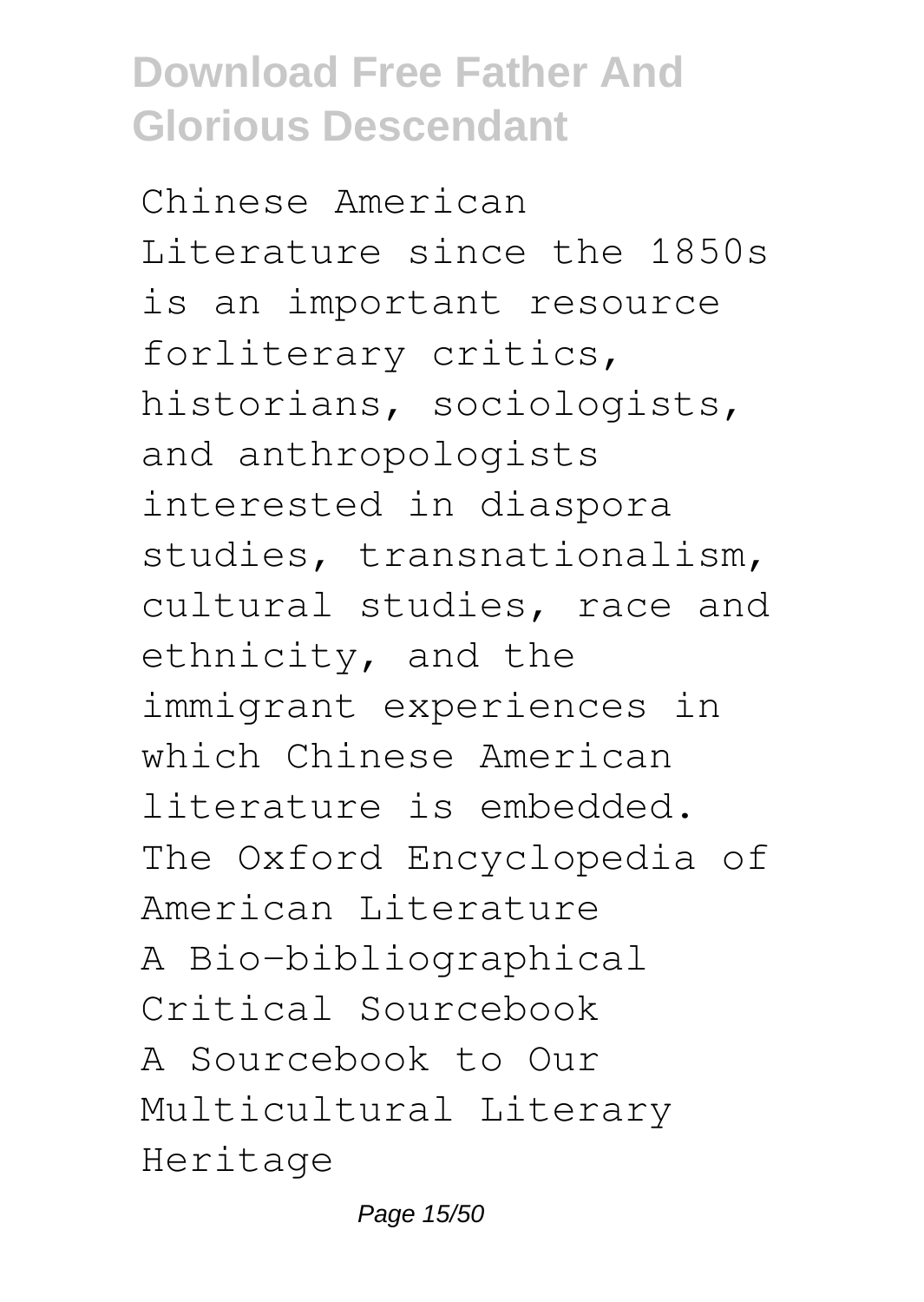Re-Viewing American Multicultural Literature Chinese American Literature Since the 1850s The Cambridge Companion to Asian American Literature A Casebook

**Annotation Chinese American Transnationalism considers the many ways in which Chinese living in the United States during the exclusion era maintained ties with China through a constant interchange of people and economic resources, as well as political and cultural ideas. This book continues the exploration of the exclusion era begun in two previous volumes: Entry Denied, which examines the strategies that Chinese Americans used to**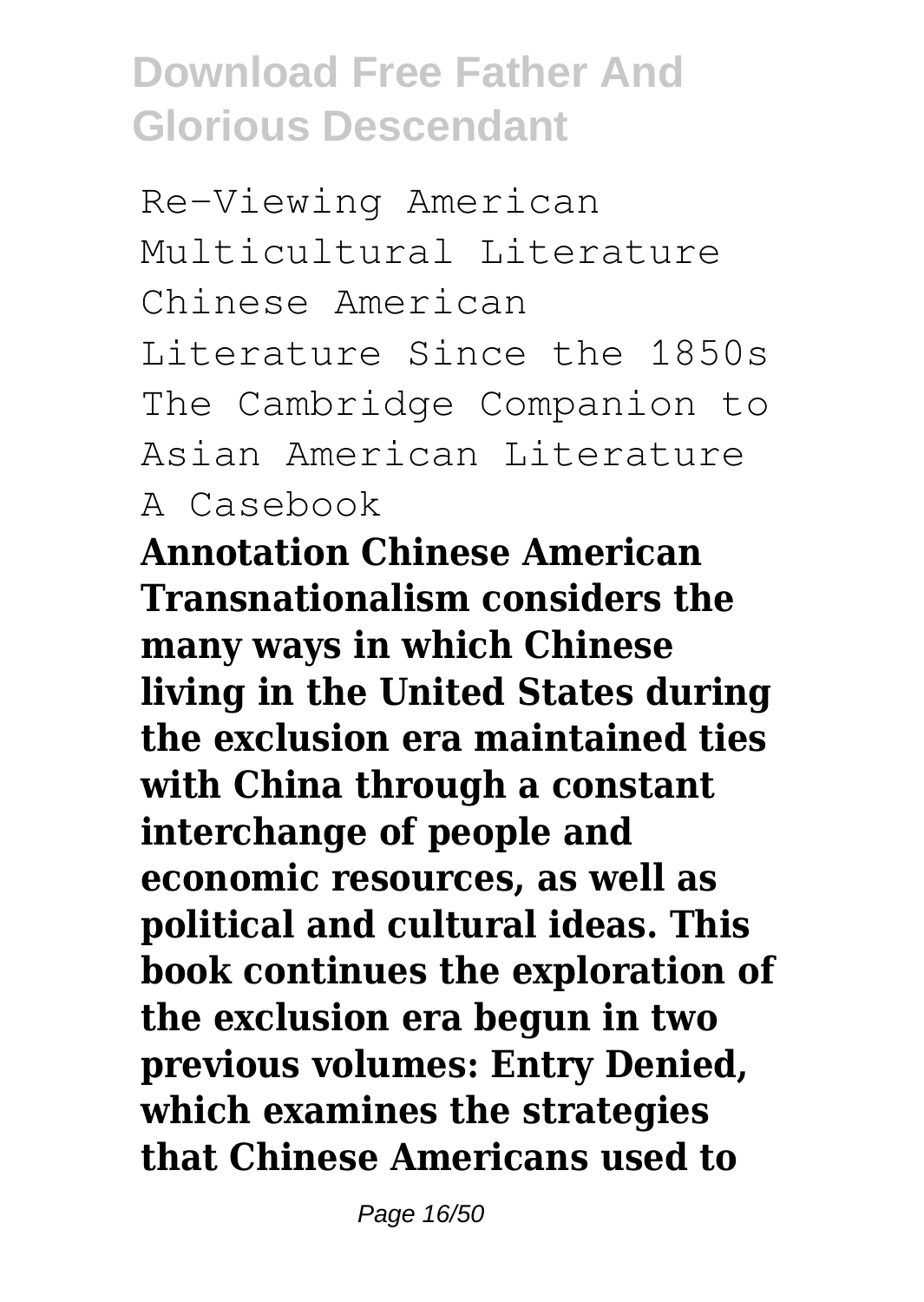**protest, undermine, and circumvent the exclusion laws; and Claiming America, which traces the development of Chinese American ethnic identities. Taken together, the three volumes underscore the complexities of the Chinese immigrant experience and the ways in which its contexts changed over the sixty-one year period.**

**Asian Americans have made many significant contributions to industry, science, politics, and the arts. At the same time, they have made great sacrifices and endured enormous hardships. This reference examines autobiographies and memoirs written by Asian Americans in the 20th century. Included are** Page 17/50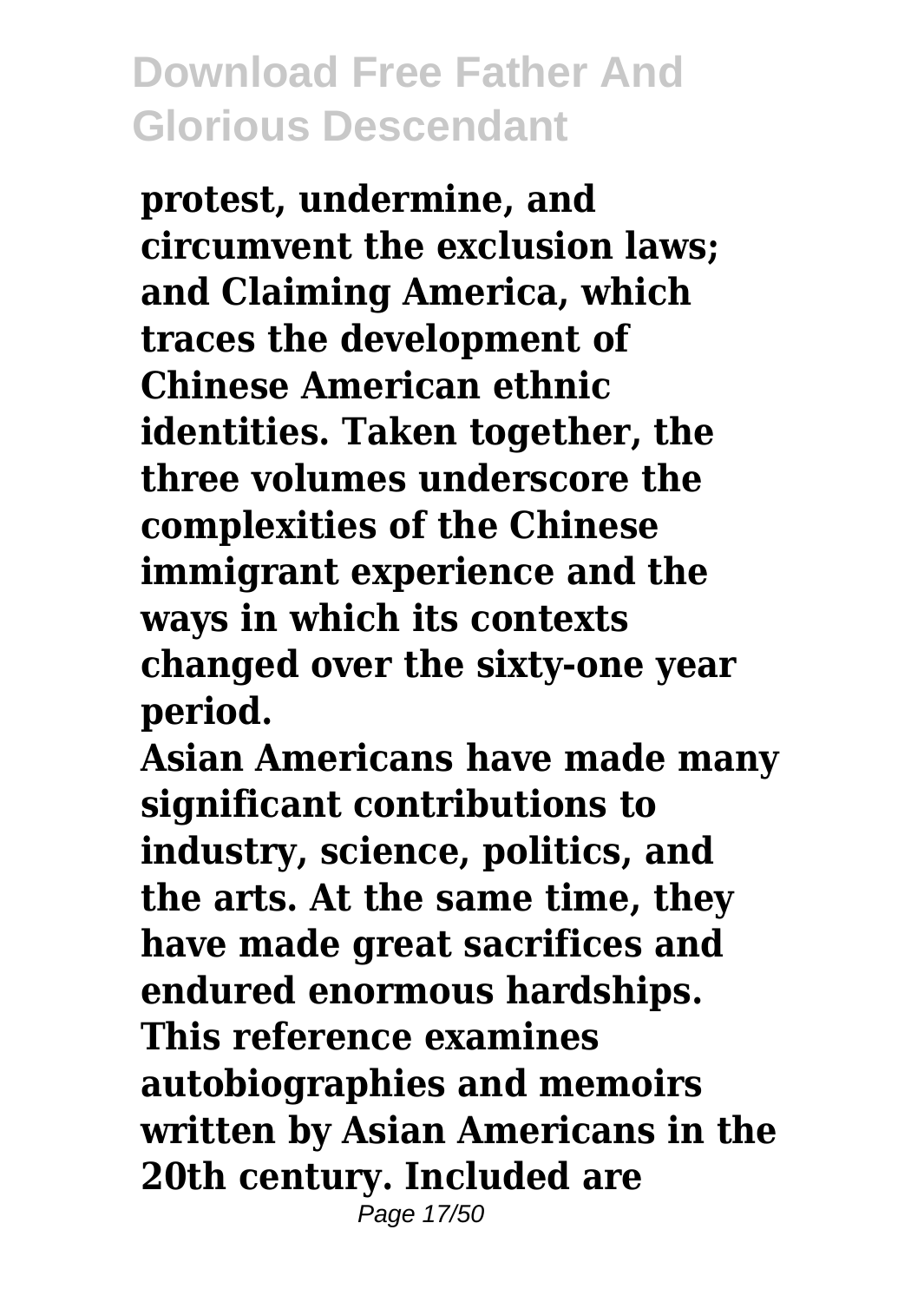**alphabetically arranged entries on 60 major autobiographers of Asian descent. Each entry provides biographical information, a discussion of major autobiographical works and themes, a review of the writer's critical reception, and primary and secondary bibliographies. The volume begins with an introductory overview of Asian American autobiography and closes with a selected, general bibliography of critical studies.**

**This study reads the postwar period as one of international economic and political integration - a distinct chapter in the process of US-led globalization. It shows how US policy makers and intellectuals,** Page 18/50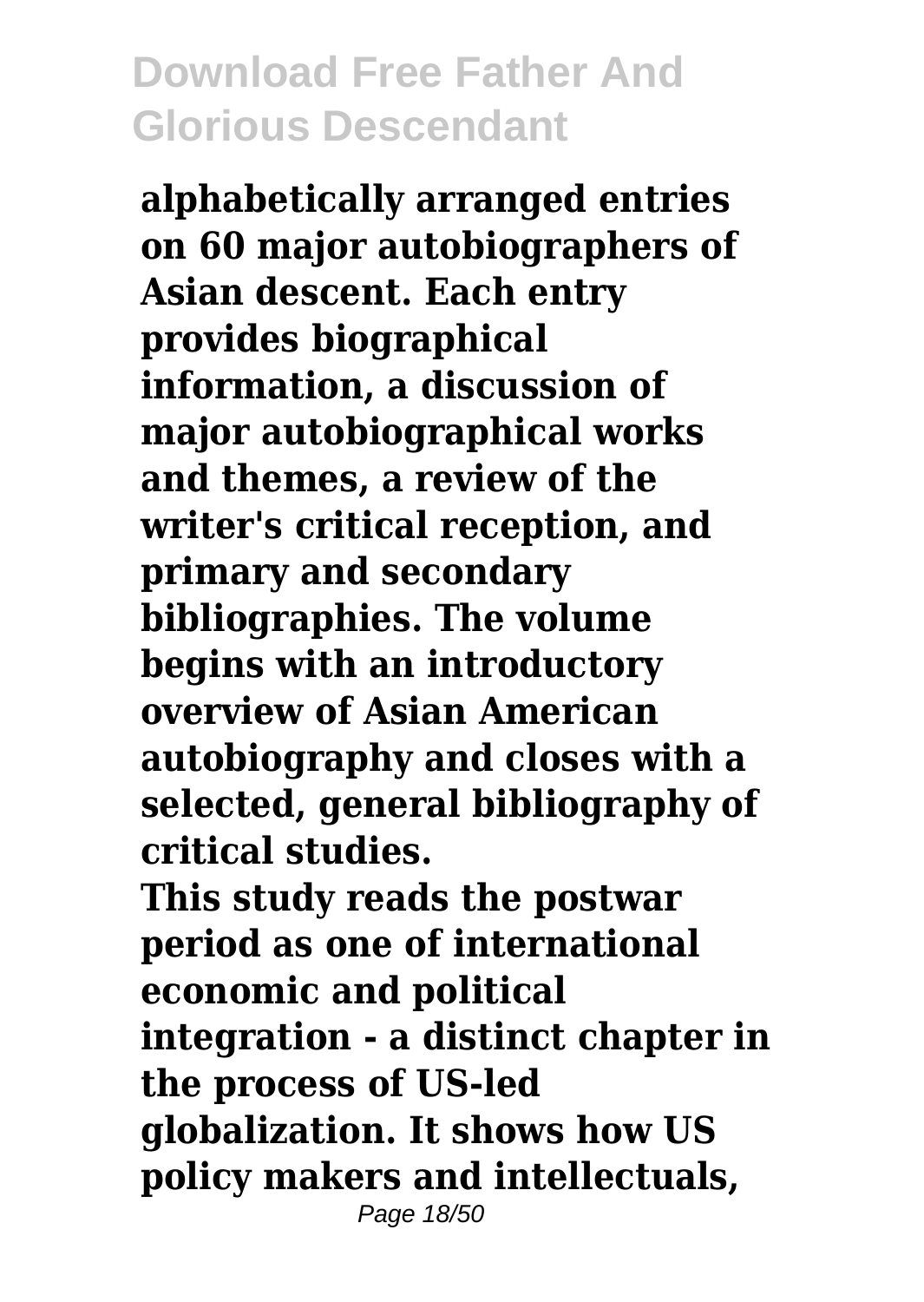**created a global culture of integration that represented the growth of US power in Asia. Using a cultural studies perspective, examines both fiction and autobiographical writings from minority authors including Toni Morrison, Gerald Vizenor, and Sandra Cisneros. Genthe's Photographs of San Francisco's Old Chinatown Asia in the Middlebrow Imagination, 1945-1961 Chinese American Voices Chinese American Transnationalism From Necessity to Extravagance The Flow of People, Resources, and Ideas Between China and America During the Exclusion Era Maxine Hong Kingston** A recent explosion of publishing

Page 19/50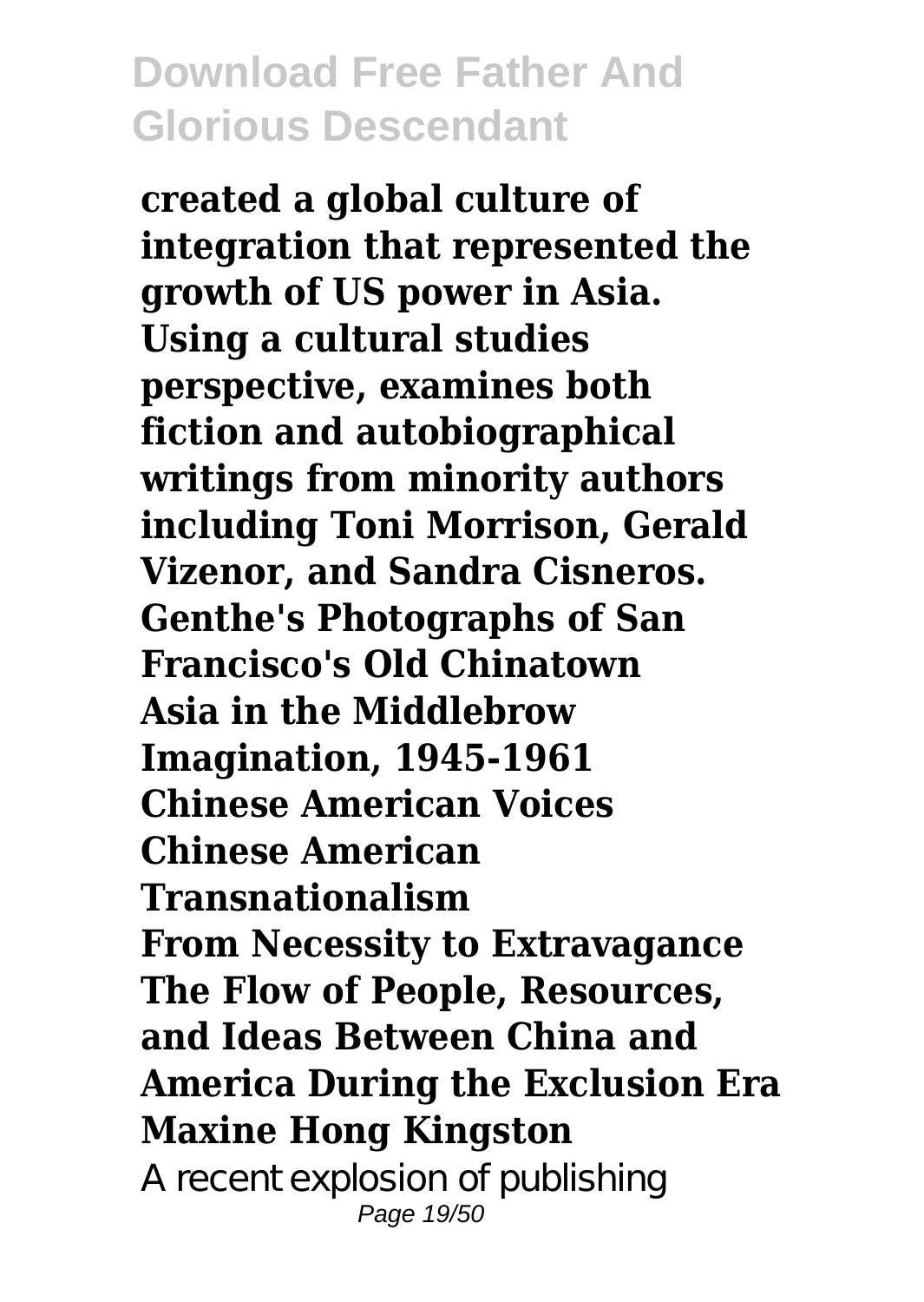activity by a wide range of talented writers has placed Asian American literature in the limelight. As the field of Asian American literary studies gains increasing recognition, however, questions of misreading and appropriation inevitably arise. How is the growing body of Asian American works to be read? What holds them together to constitute a tradition? What distinguishes this tradition from the "mainstream" canon and other "minority" literatures? In the first comprehensive book on Asian American literature since Elaine Kim's ground-breaking 1982 volume, Sauling Wong addresses these issues and explores their implications for the multiculturalist agenda. Wong does so by establishing the "intertextuality" of Asian American literature through the study of four motifs--food and eating, Page 20/50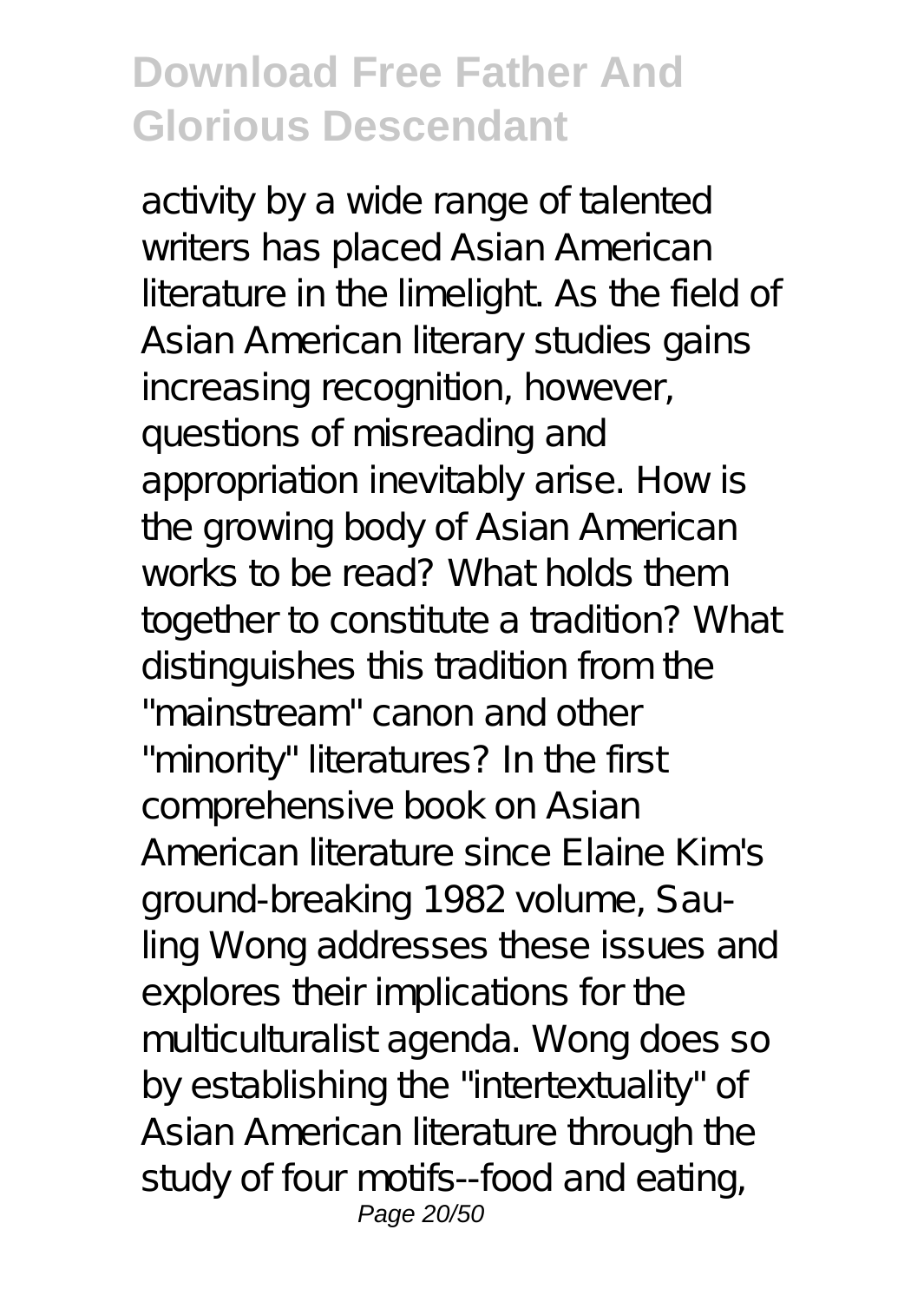the Doppelg,nger figure, mobility, and play--in their multiple sociohistorical contexts. Occurring across ethnic subgroup, gender, class, generational, and historical boundaries, these motifs resonate with each other in distinctly Asian American patterns that universalistic theories cannot uncover. Two rhetorical figures from Maxine Hong Kingston's The Woman Warrior, "Necessity" and "Extravagance," further unify this original, wide-ranging investigation. Authors studied include Carlos Bulosan, Frank Chin, Ashley Sheun Dunn, David Henry Hwang, Lonny Kaneko, Maxine Hong Kingston, Joy Kogawa, David Wong Louie, Darrell Lum, Wing Tek Lum, Toshio Mori, Bharati Mukherjee, Fae Myenne Ng, Bienvenido Santos, Monica Sone, Amy Tan, Yoshiko Uchida, Shawn Wong, Hisaye Page 21/50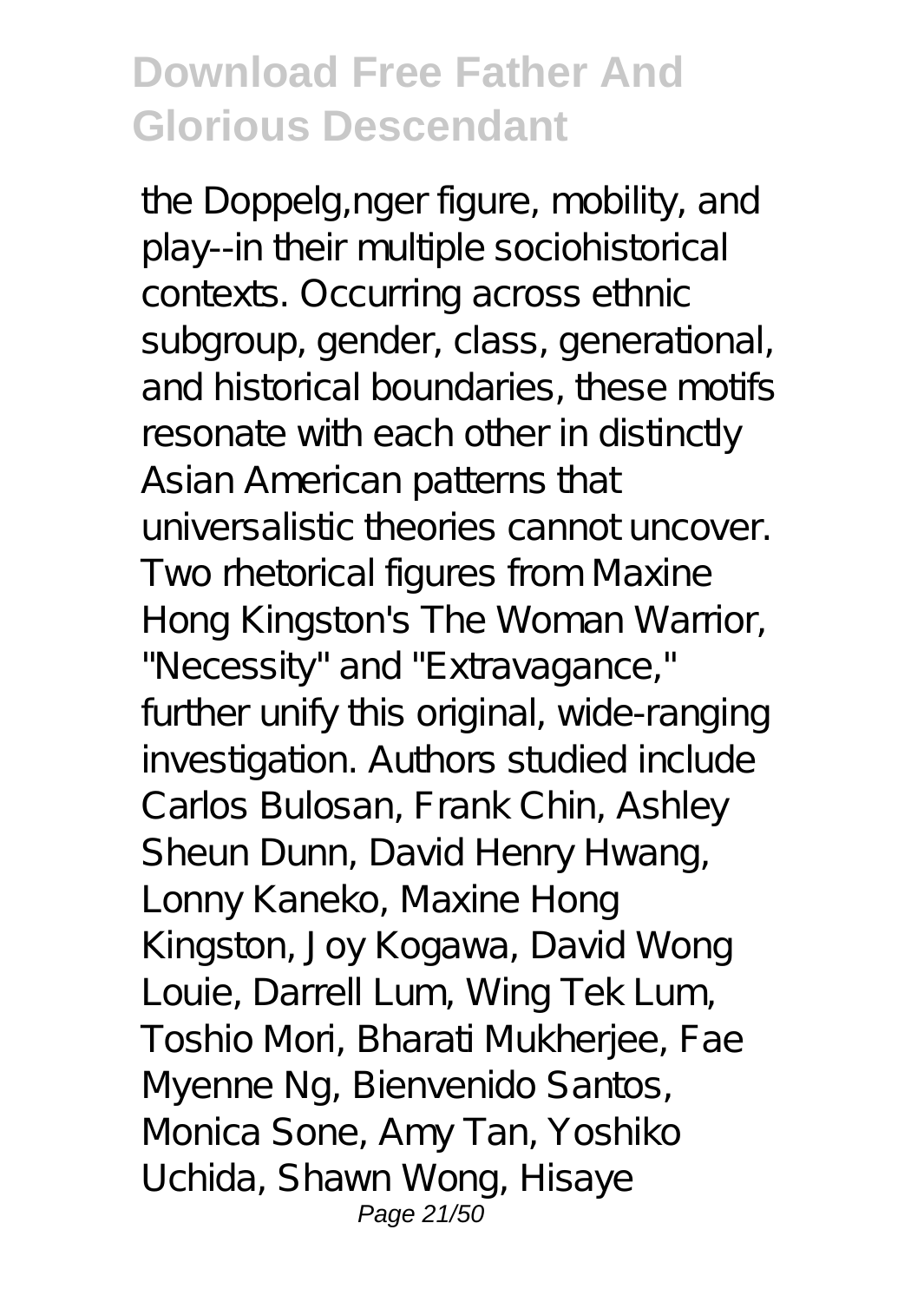Yamamoto, and Wakako Yamauchi. The naming practices of Chinese Americans are the focus of this work. Since Chinese immigration began in the mid-19th century, names of immigrants and their descendants have been influenced by both Chinese and American name customs. This detailed study first describes the naming traditions of China, providing a base for understanding how personal names may change in the interaction between cultures. One discovers that surnames are clues to Chinese dialect sounds, that many have been Americanized, that new surnames were created and that, in more recent decades as the Chinese American population has grown, new names practices developed and surnames have proliferated. Included are ideographs to surnames and an Page 22/50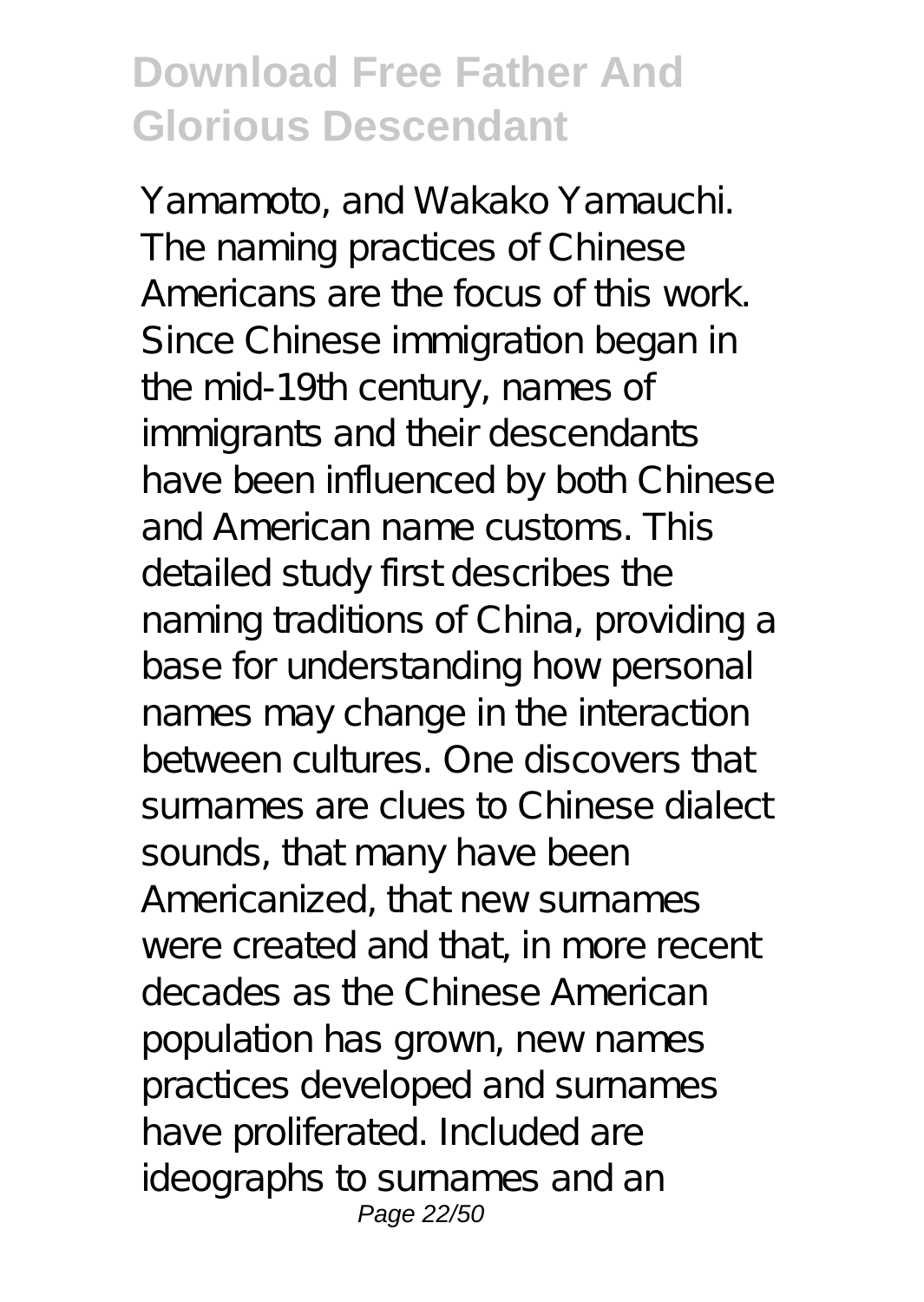overview of their preservation by Americans of Chinese descent. The story of how a few Chinese immigrants found their way to the Mississippi River Delta in the late 1870s and earned their liVietnameseng with small family operated grocery stores in neighborhoods where mostly black cotton plantation workers lived. What was their status in the segregated black and white world of that time and place? How did this small group preserve their culture and ethnic identity? "Chopsticks in the Land of Cotton"is a social history of the lives of these pioneering families and the unique and valuable role they played in their communities for over a century. Examines the fiction and role in introducing the Asian American experience to mainstream readers Page 23/50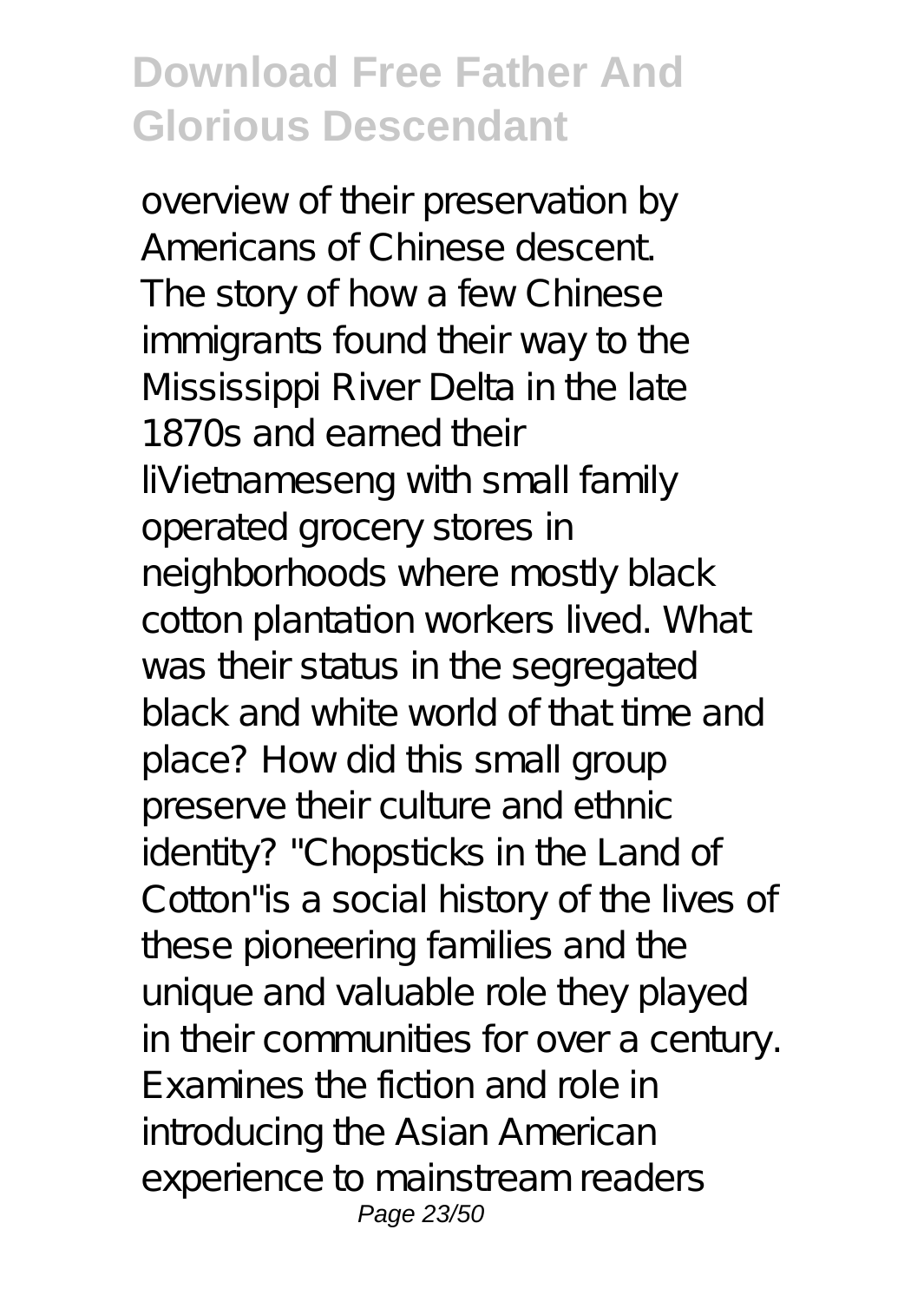through Maxine Hong Kinston and her three narrative works.

Catalog of Copyright Entries. Third Series

Reading Asian American Literature Mahjong

Bold Words

Business and Welfare Among

Chinese, Japanese, and Blacks

Form and Transformation in Asian

American Literature

Cold War Orientalism

130 rare photos offer fascinating visual record of Chinatown before the great 1906 earthquake.

Informative text traces history of Chinese in California.

This critical anthology draws on current theoretical movements to examine the breadth of Asian American literature from the earliest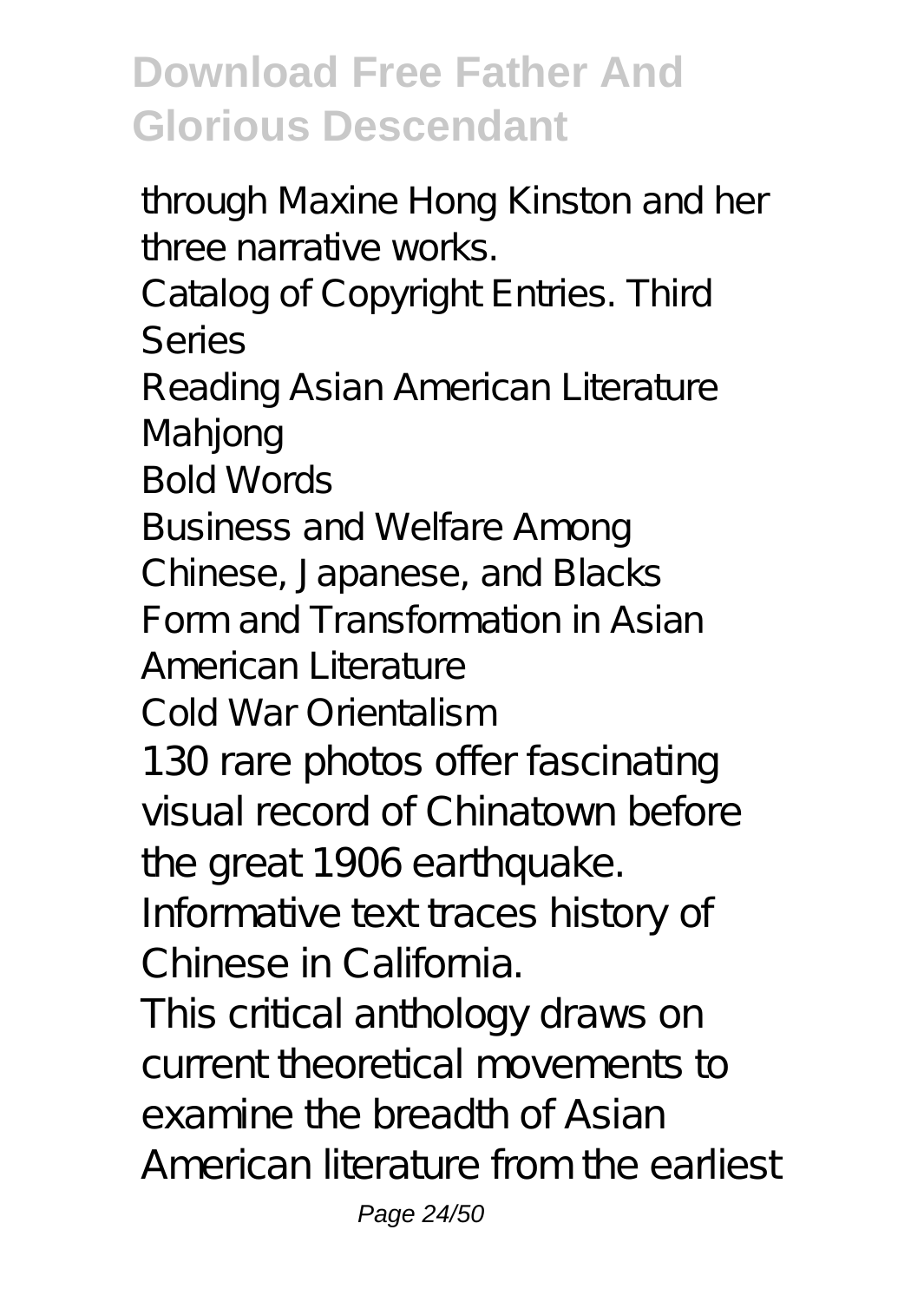to the most recent writers. Covering fiction, essays, poetry, short stories, ethnography, and autobiography, Form and Transformation in Asian American Literature advances the development of a theoretically informed, historically and culturally specific methodology for studying this increasingly complex field. The essays in this anthology probe into hotly debated issues as well as understudied topics, including the relations between Asian American and other minority American writings.

In Mahjong, Annelise Heinz charts a complex cultural journey as the game's history connects American expatriates in Shanghai, Jazz Age white Americans, urban Chinese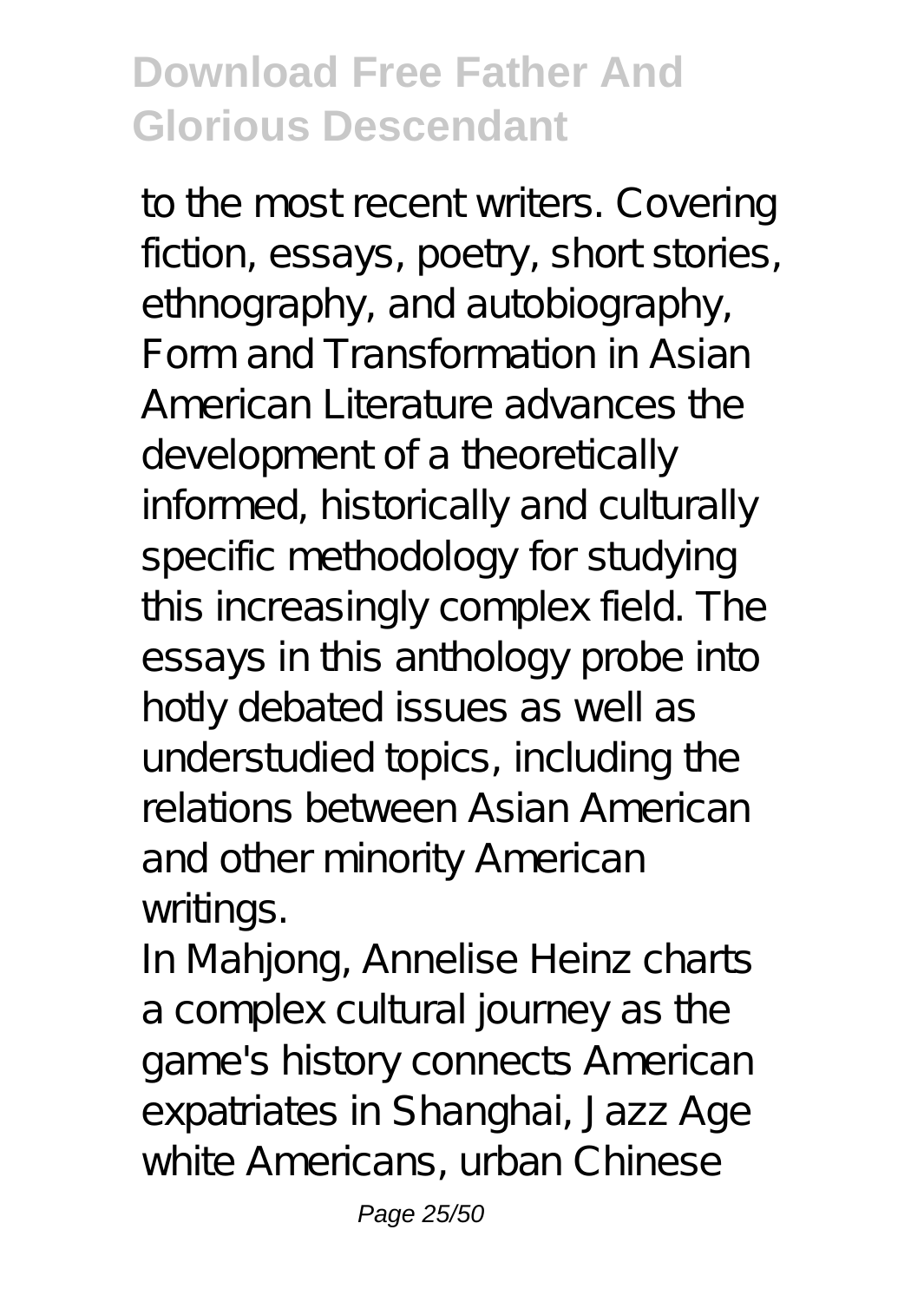Americans in the 1930s, incarcerated Japanese Americans in wartime, Jewish American suburban mothers, and Air Force officers' wives in the postwar era. Students will become informed on and debate 8 major issues discussed in Asian American communities today. American Lives Tradition and Transition The Cultural Capital of Asian American Studies Lives of Mississippi Delta Chinese Grocers New Immigrant Literatures in the United States United States Economic Citizens **With the continued**

Page 26/50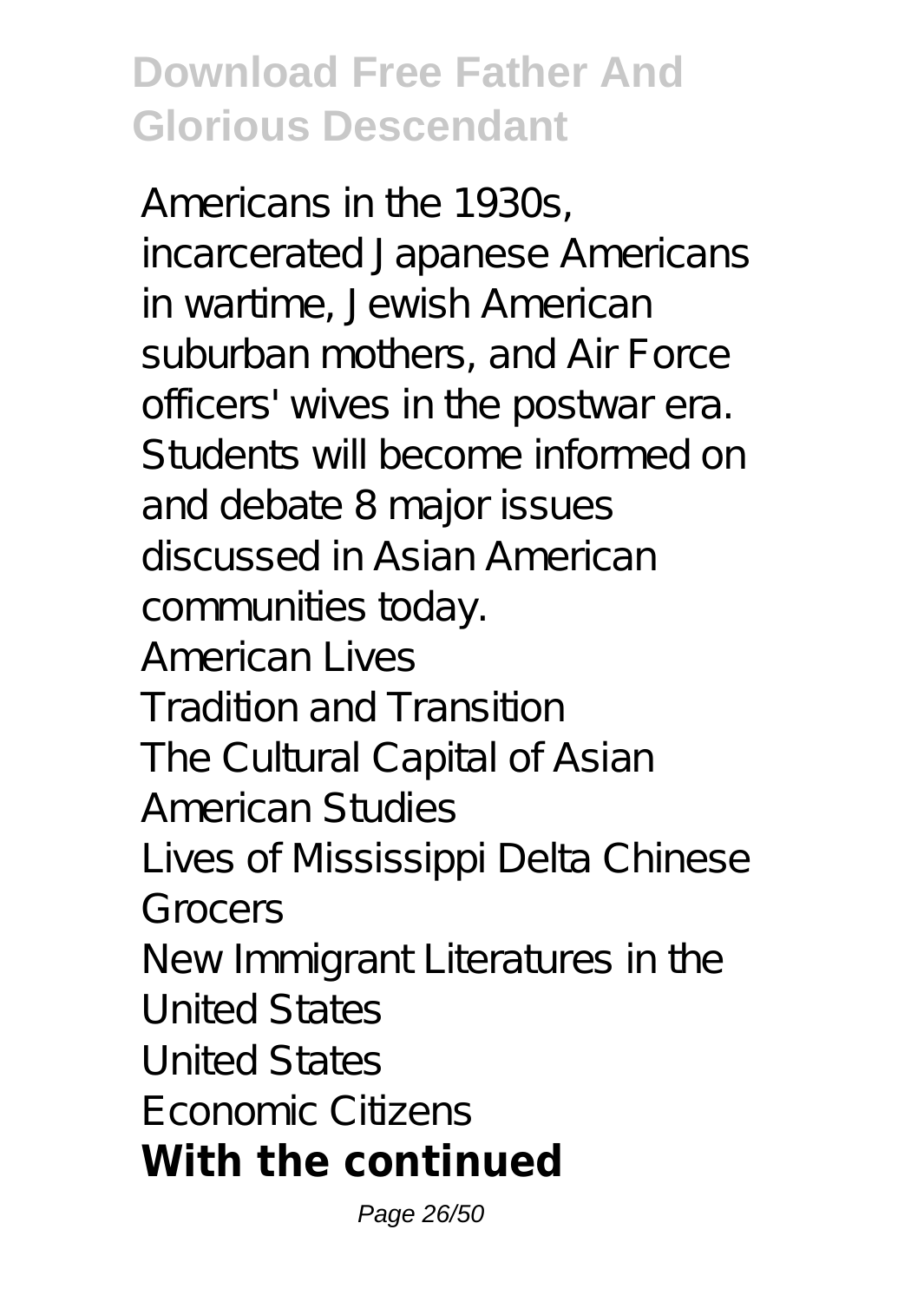**expansion of the literary canon, multicultural works of modern literary fiction and autobiography have assumed an increasing importance for students and scholars of American literature. This exciting new series assembles key documents and criticism concerning these works that have so recently become central components of the American literature curriculum. Each casebook will reprint documents relating to the work's historical context and reception, present the best** Page 27/50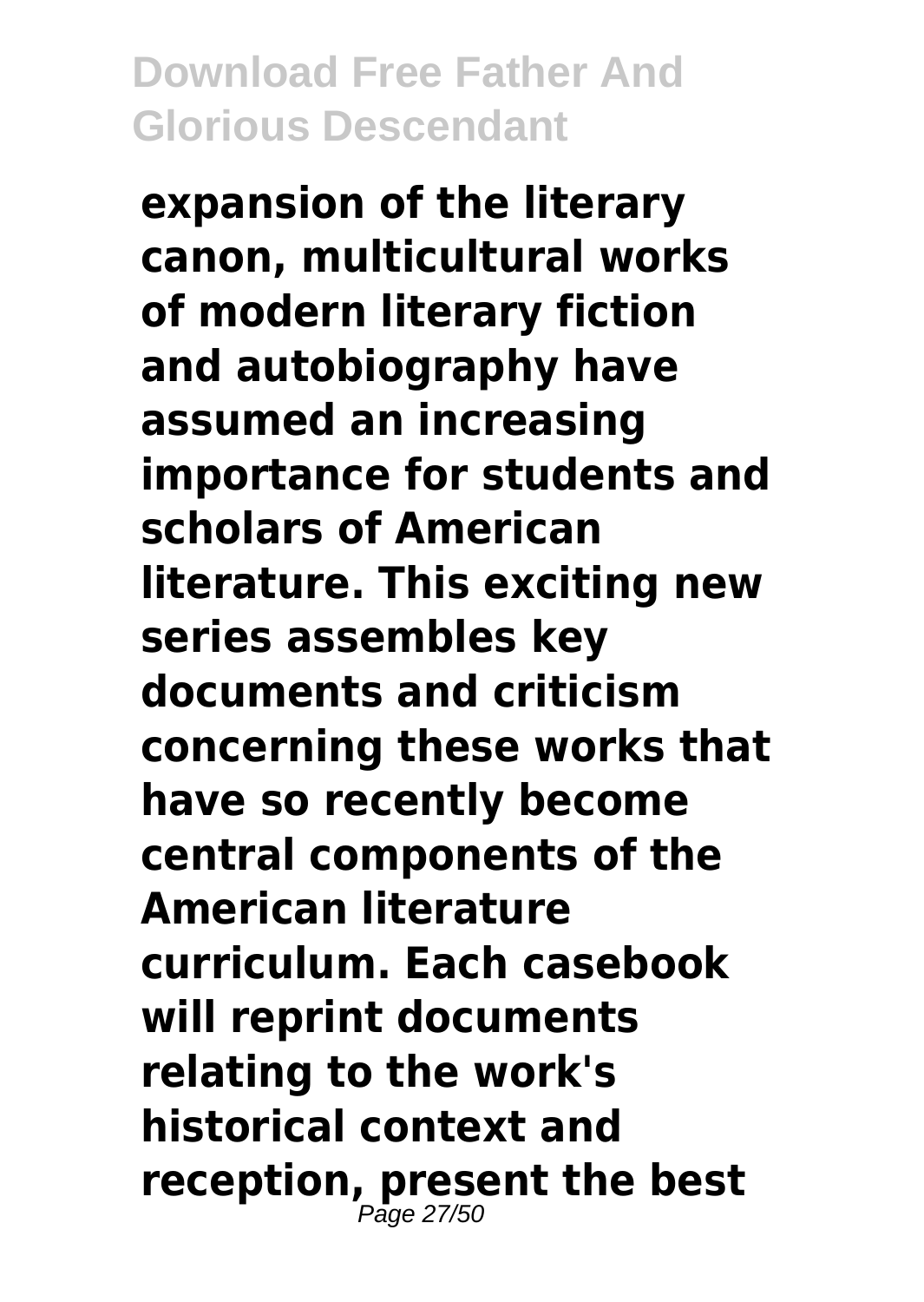**in critical essays, and when possible, feature an interview of the author. The series will provide, for the first time, an accessible forum in which readers can come to a fuller understanding of these contemporary masterpieces and the unique aspects of American ethnic, racial, or cultural experience that they so ably portray. This case book presents a thought-provoking overview of critical debates surrounding The Woman Warrior, perhaps the best known Asian American** Page 28/50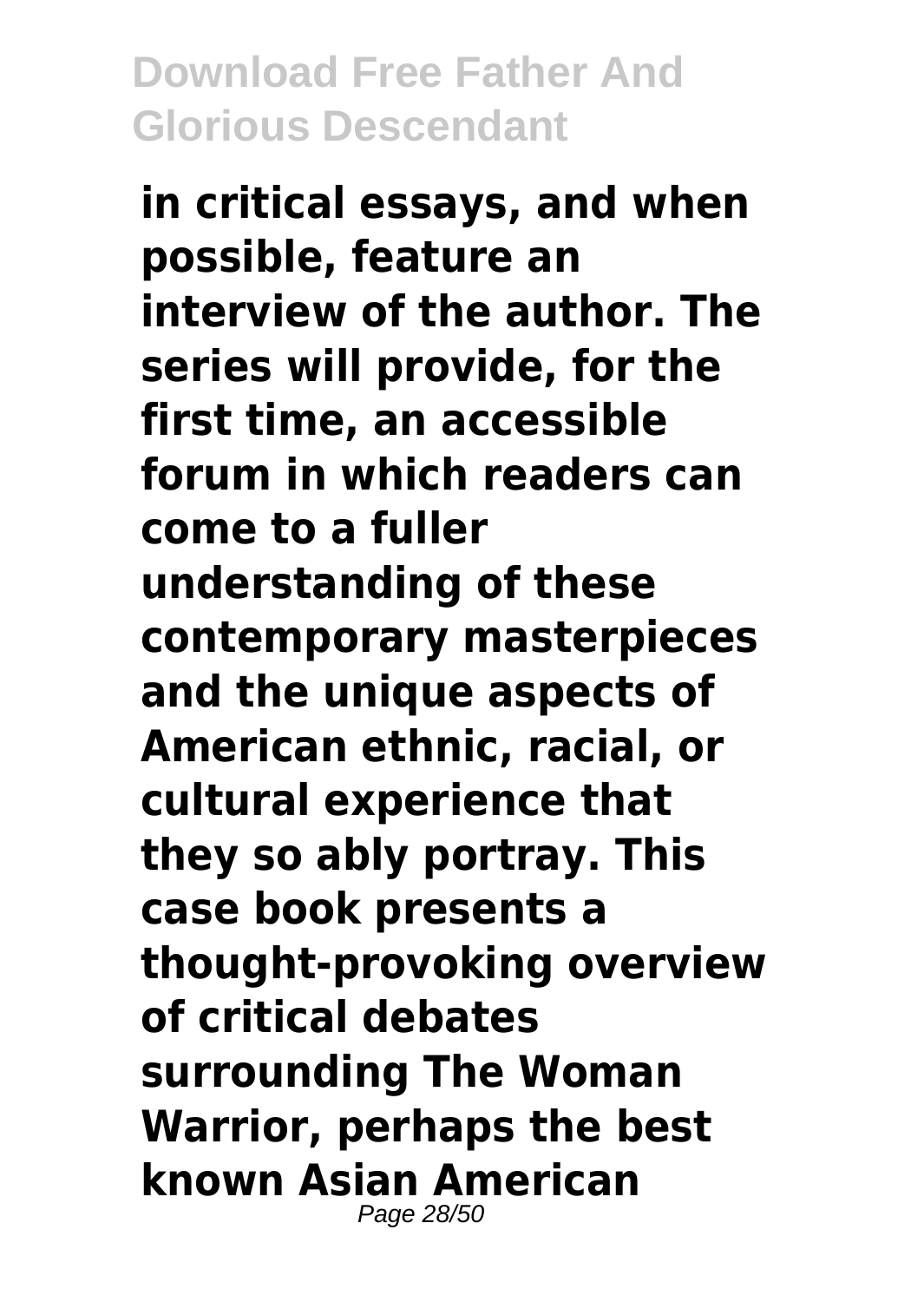**literary work. The essays deal with such issues as the reception by various interpretive communities, canon formation, cultural authenticity, fictionality in autobiography, and feminist and poststructuralist subjectivity. The eight essays are supplemented an interview with the author and a bibliography. Of Orphans and Warriors explores the social and cultural history of largely urban, American-born Chinese from the 1930s through the 1990s, focusing primarily on those living in** Page 29/50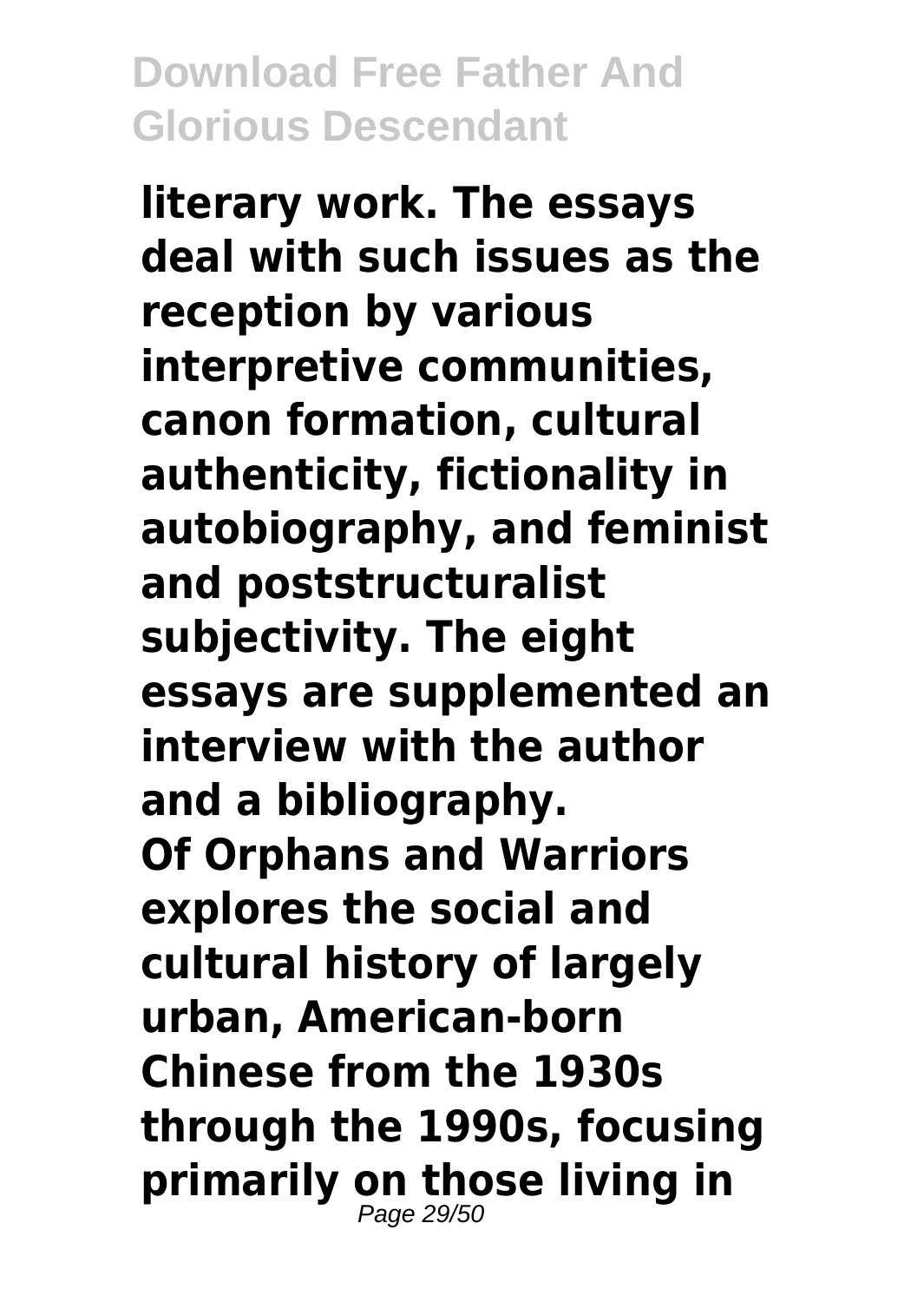**California. Chun thus opens a window onto the ways in which these Americans born of Chinese ancestry negotiated their identity over a half century. Father and Glorious DescendantBoston : Little, BrownFather and Glorious DescendantBoston : Little, BrownAsian American AutobiographersA Biobibliographical Critical SourcebookGreenwood Publishing Group The first comprehensive guide to the burgeoning field of women's autobiography. Essays from** Page 30/50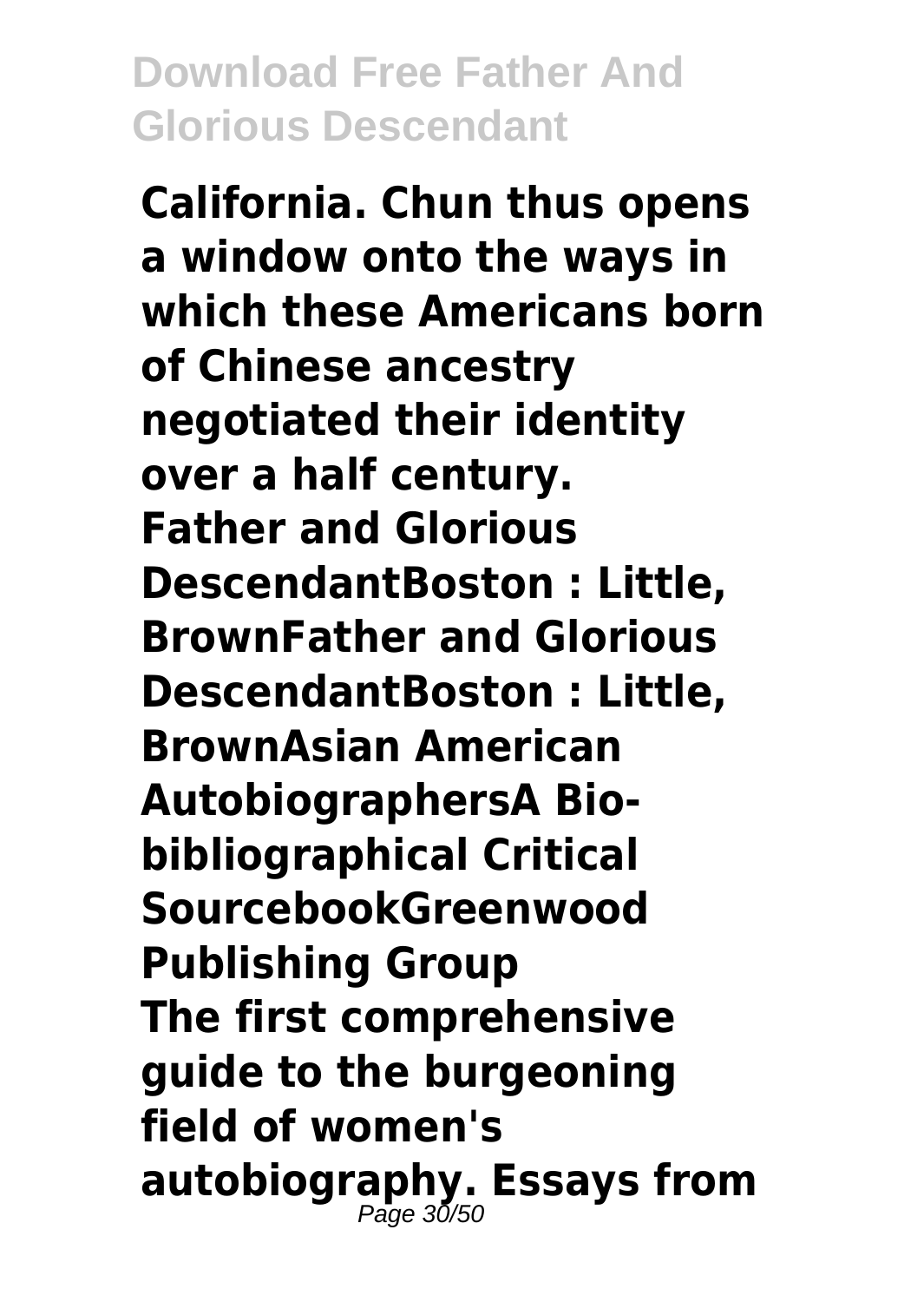**39 prominent critics and writers explore narratives across the centuries and from around the globe. A list of more than 200 women's autobiographies and a comprehensive bibliography provide invaluable information for scholars, teachers, and readers. A Narrative of Asian American Visibility**

**Asian American Autobiographers Almost All Aliens Asian American Issues Asian American Novelists Transforming Chinese** Page 31/50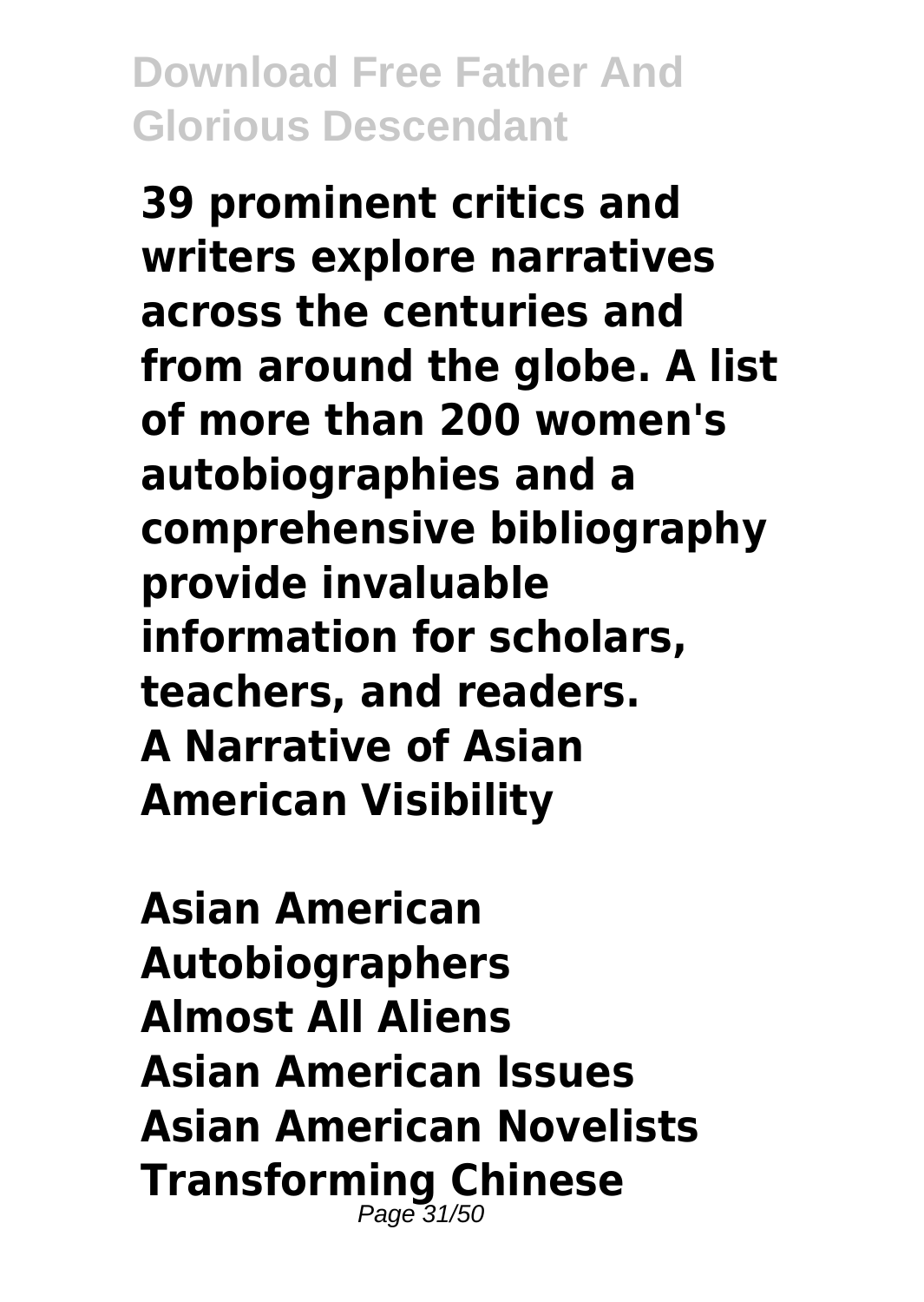# **American Literature**

Asian American literature dates back to the close of the 19th century, and during the years following World War II it significantly expanded in volume and diversity. Monumental in scope, this encyclopedia surveys Asian American literature from its origins through 2007. Included are more than 270 alphabetically arranged entries on writers, major works, significant historical events, and important terms and concepts. Thus the encyclopedia gives special attention to the historical, social, cultural, and legal contexts surrounding Asian American literature and central to the Asian American experience.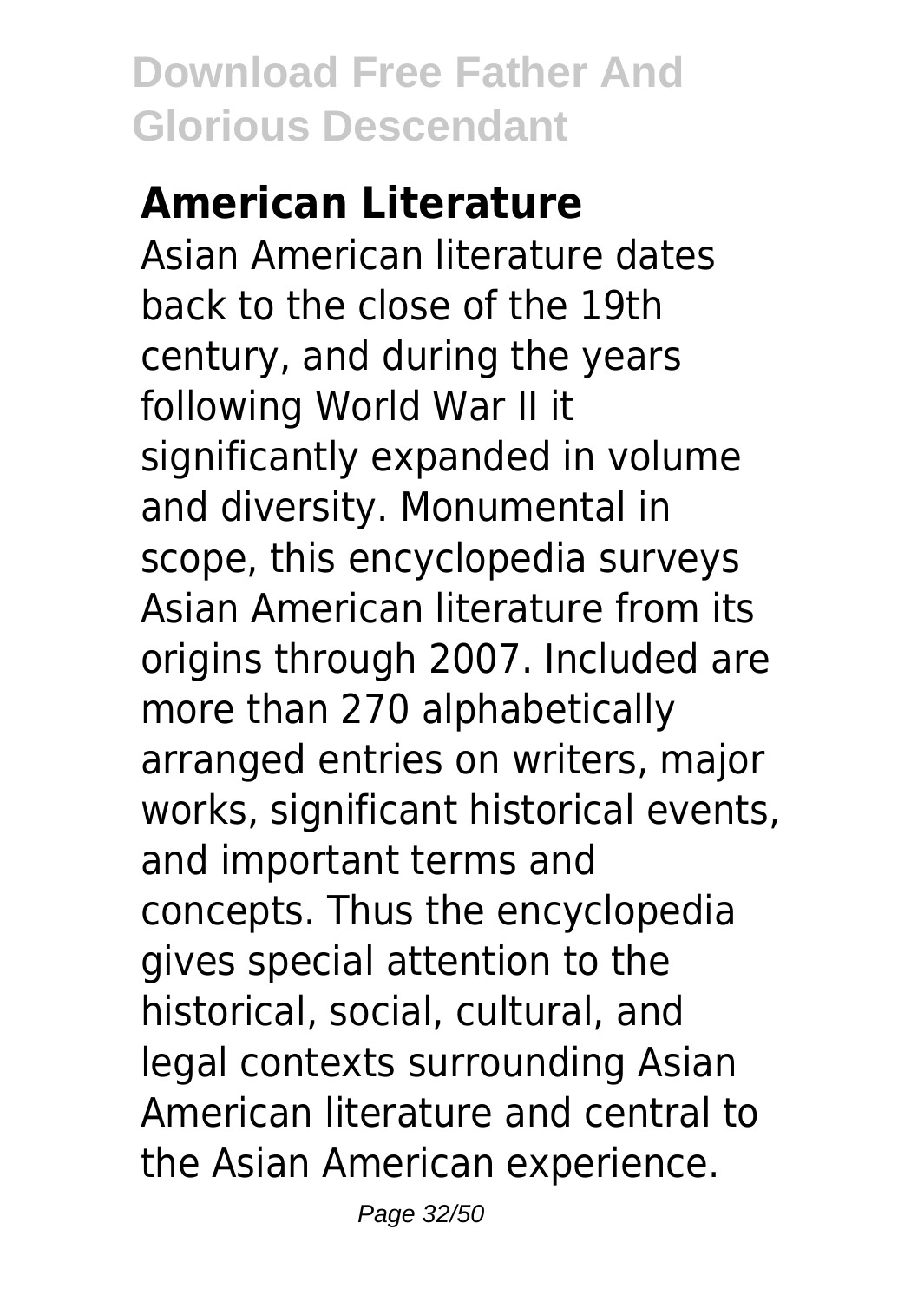Each entry is written by an expert contributor and cites works for further reading, and the encyclopedia closes with a selected, general bibliography of essential print and electronic resources. While literature students will value this encyclopedia as a guide to writings by Asian Americans, the encyclopedia also supports the social studies curriculum by helping students use literature to learn about Asian American history and culture, as it pertains to writers from a host of Asian ethnic and cultural backgrounds, including Afghans, Chinese, Japanese, Koreans, Filipinos, Iranians, Indians, Vietnamese,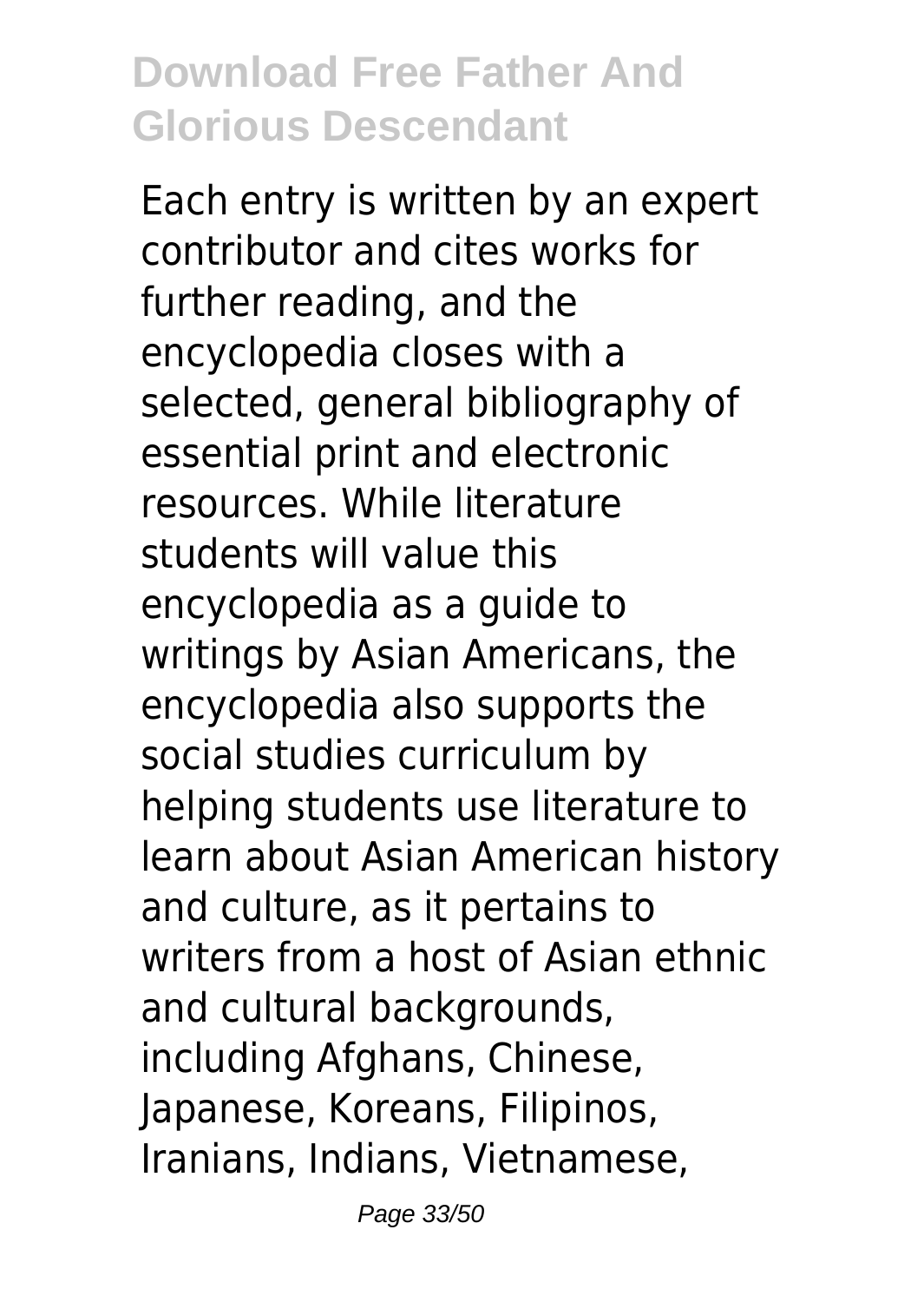Hawaiians, and other Asian Pacific Islanders. The encyclopedia supports the literature curriculum by helping students learn more about Asian American literature. In addition, it supports the social studies curriculum by helping students learn about the Asian American historical and cultural experience.

This Companion surveys Asian American literature from the nineteenth century to the present day.

A century of Asian American writing has generated a forceful cascade of "bold words." This anthology covers writings by Asian Americans in all genres, from the early twentieth century to the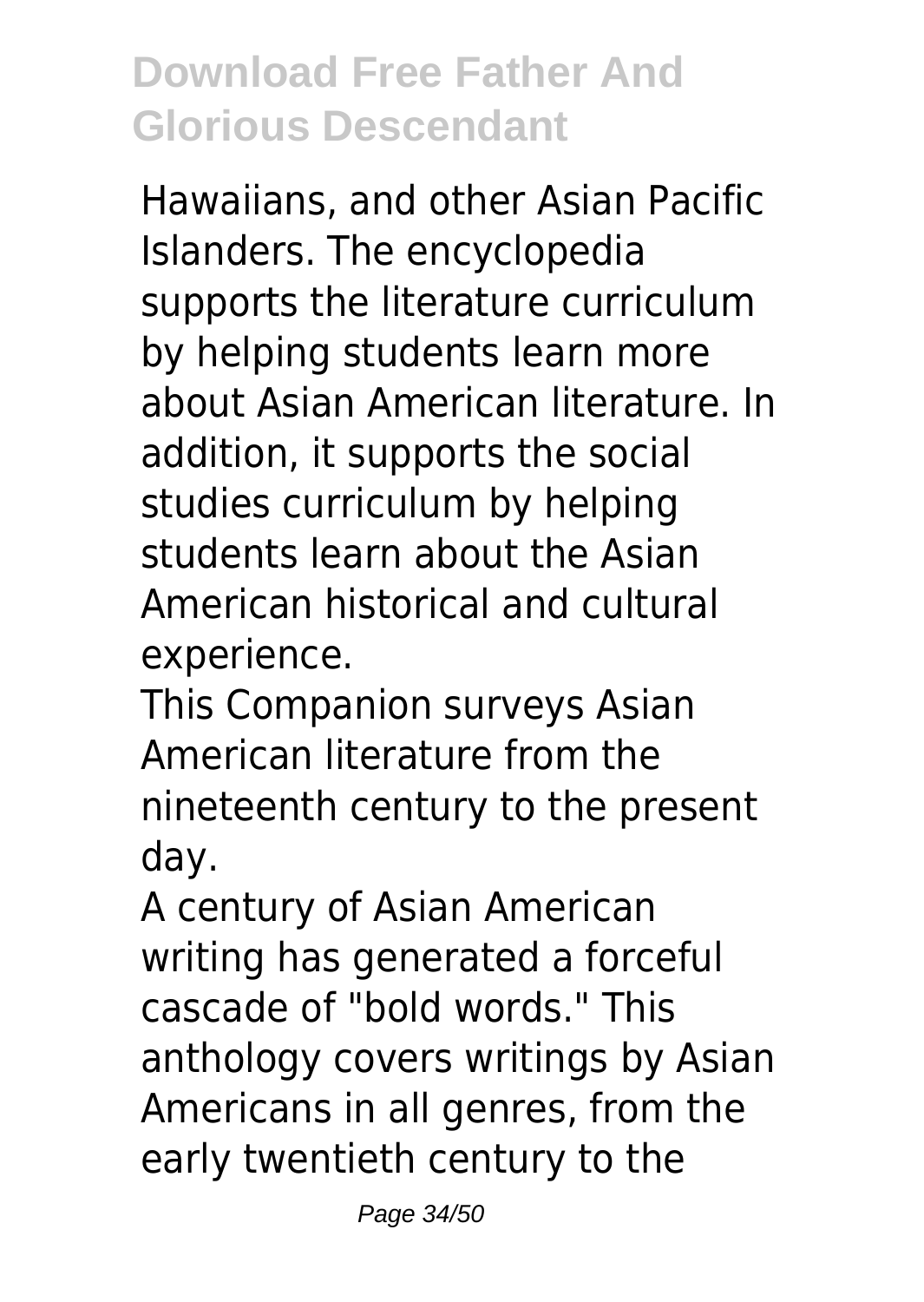present. Some sixty authors of Chinese, Filipino, Japanese, Korean, South Asian, and Southeast Asian American origin are represented, with an equal split between male and female writers. The collection is divided into four sections-memoir, fiction, poetry, and drama-prefaced by an introductory essay from a wellknown practitioner of that genre: Meena Alexander on memoir, Gary Pak on fiction, Eileen Tabios on poetry, and Roberta Uno on drama. The selections depict the complex realities and wide range of experiences of Asians in the United States. They illuminate the writers' creative responses to issues as diverse as resistance,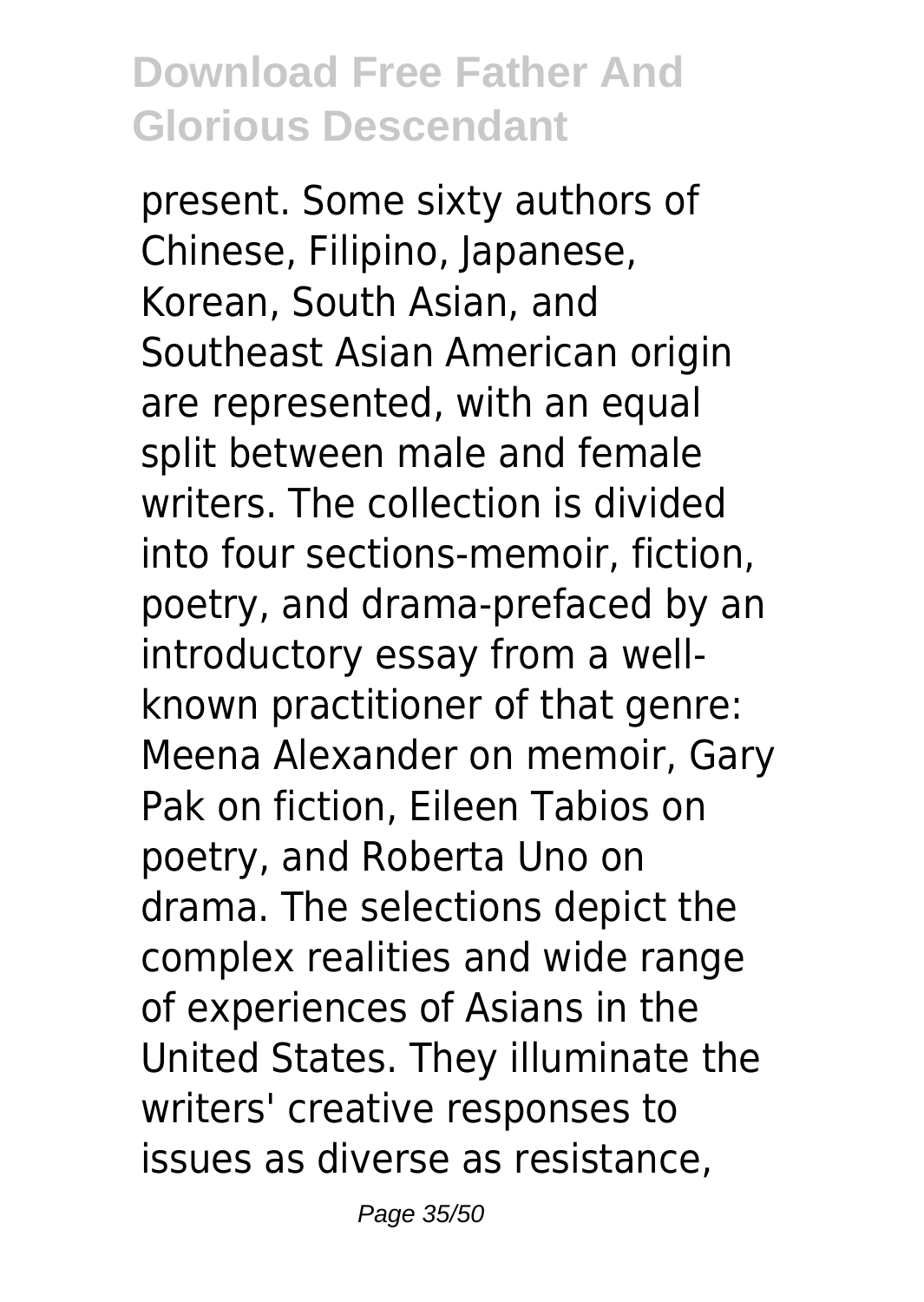aesthetics, biculturalism, sexuality, gender relations, racism, war, diaspora, and family. Rajini Srikanth teaches at the University of Massachusetts, Boston. She is the coeditor of the award-winning anthology Contours of the Heart: South Asians Map North America and the collection A Part, Yet Apart: South Asians in Asian America. Esther Y. Iwanaga teaches Asian American literature and literature-based writing courses at Wellesley College and the University of Massachusetts, Boston.

As a distinct area of literary study, Asian American literature now enjoys a level of critical recognition that was unimaginable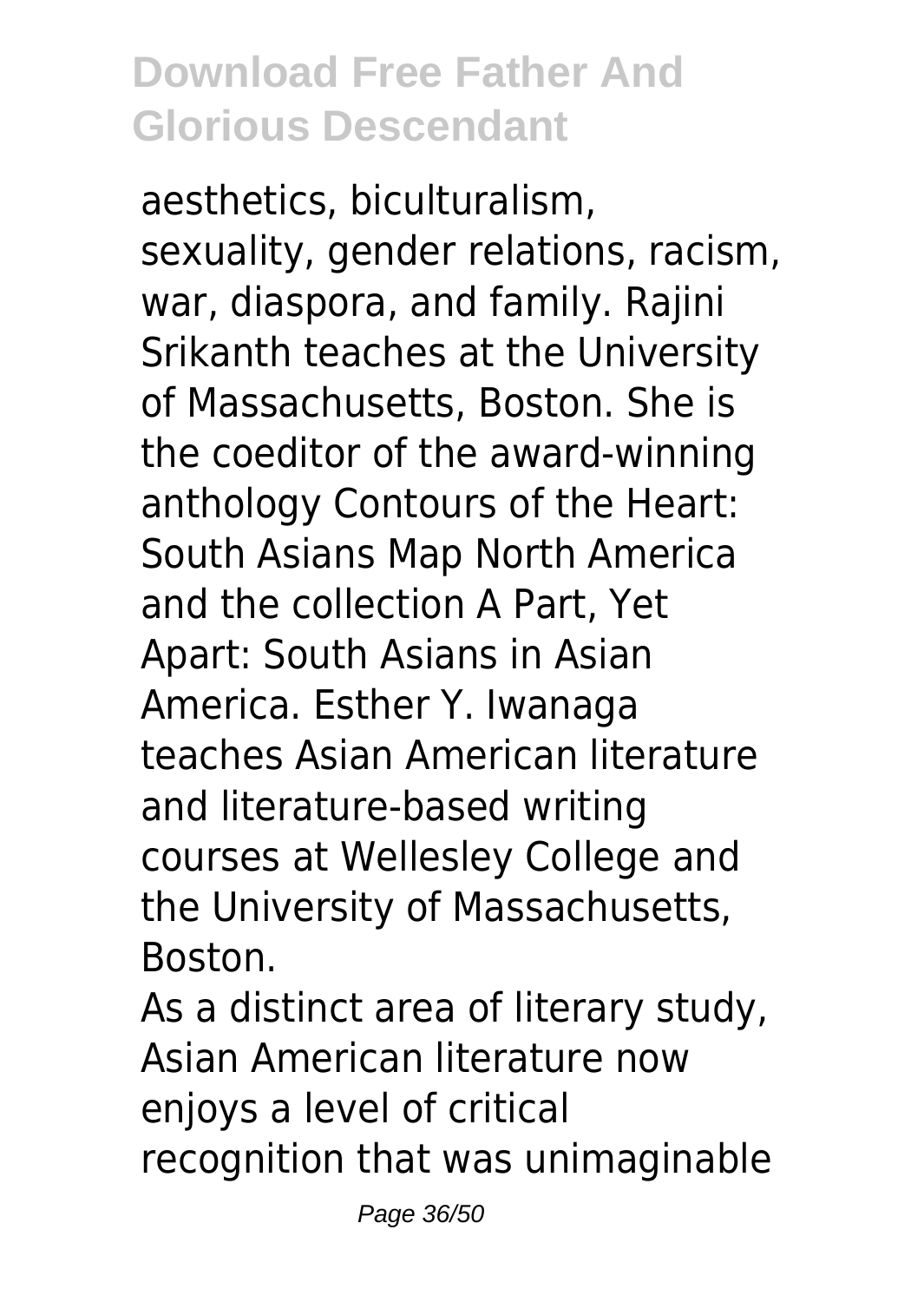when academic interest in the field began modestly some 25 years ago. Part of this recognition stems from the increasing contributions of Asian American novelists, whose works continue to capture growing levels of popular attention. This reference book provides alphabetically arranged entries for 70 Asian American novelists. Each entry is written by an expert contributor and provides a short biography, a discussion of major works and themes, an overview of the novelist's critical reception, and a bibliography of primary and secondary sources. In addition, the volume concludes with a selected, general bibliography. Multicultural and Marginalized

Page 37/50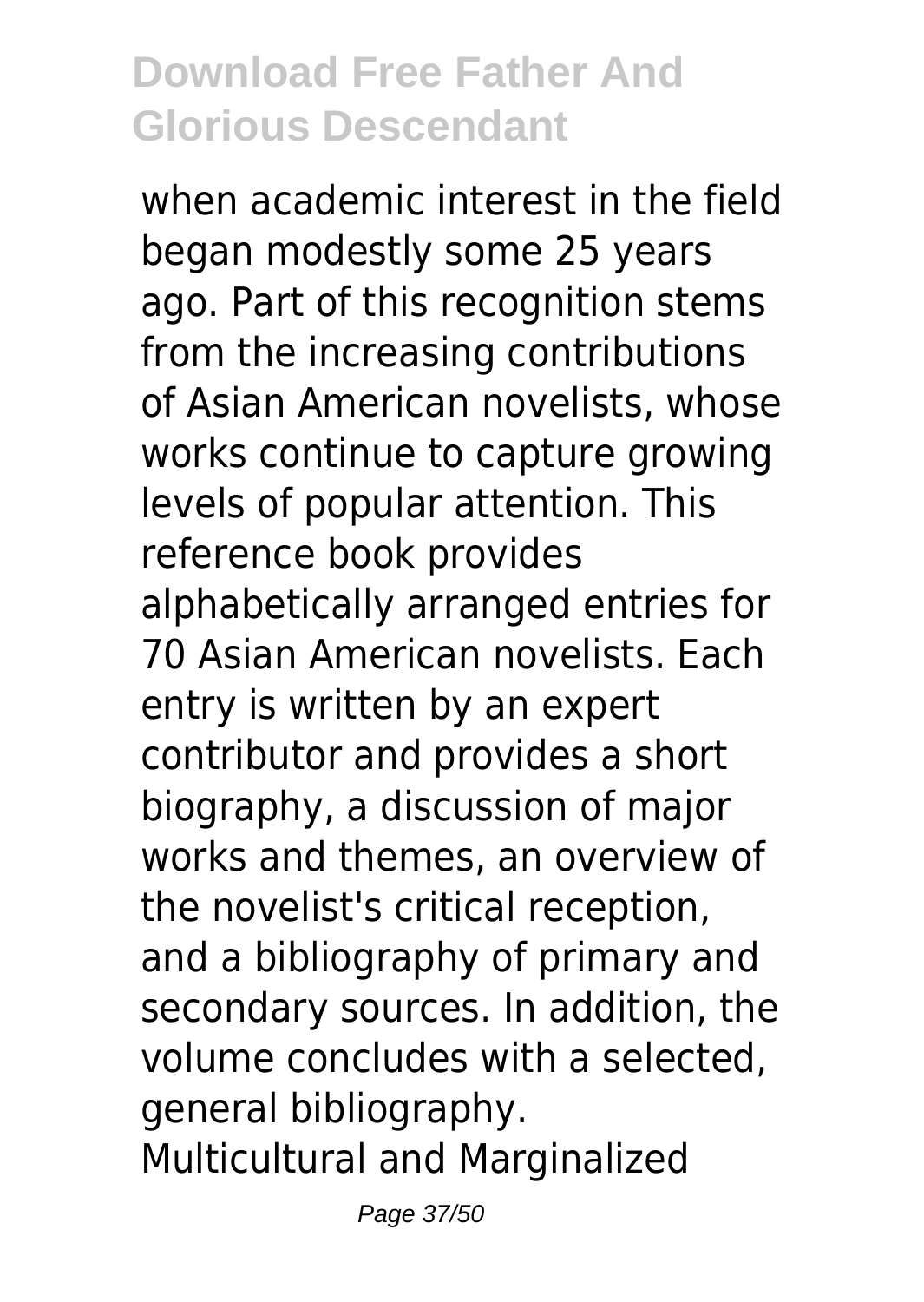Voices of Postcolonial Literature Multicultural Autobiography A Chinese Game and the Making of

Modern American Culture

A Study of History, Sexuality, and **Ethnicity** 

Father and Glorious Descendant Autobiographical and Biographical Forms

Maxine Hong Kingston's The Woman Warrior

Alphabetically arranged entries include discussions of individual authors,

literary movements, institutions,

notable texts, literary developments,

themes, ethnic literatures, and "topic" essays.

For the first time in four decades, there exists an authoritative and up-to-date survey of the literature of the United States, from prehistoric cave Page 38/50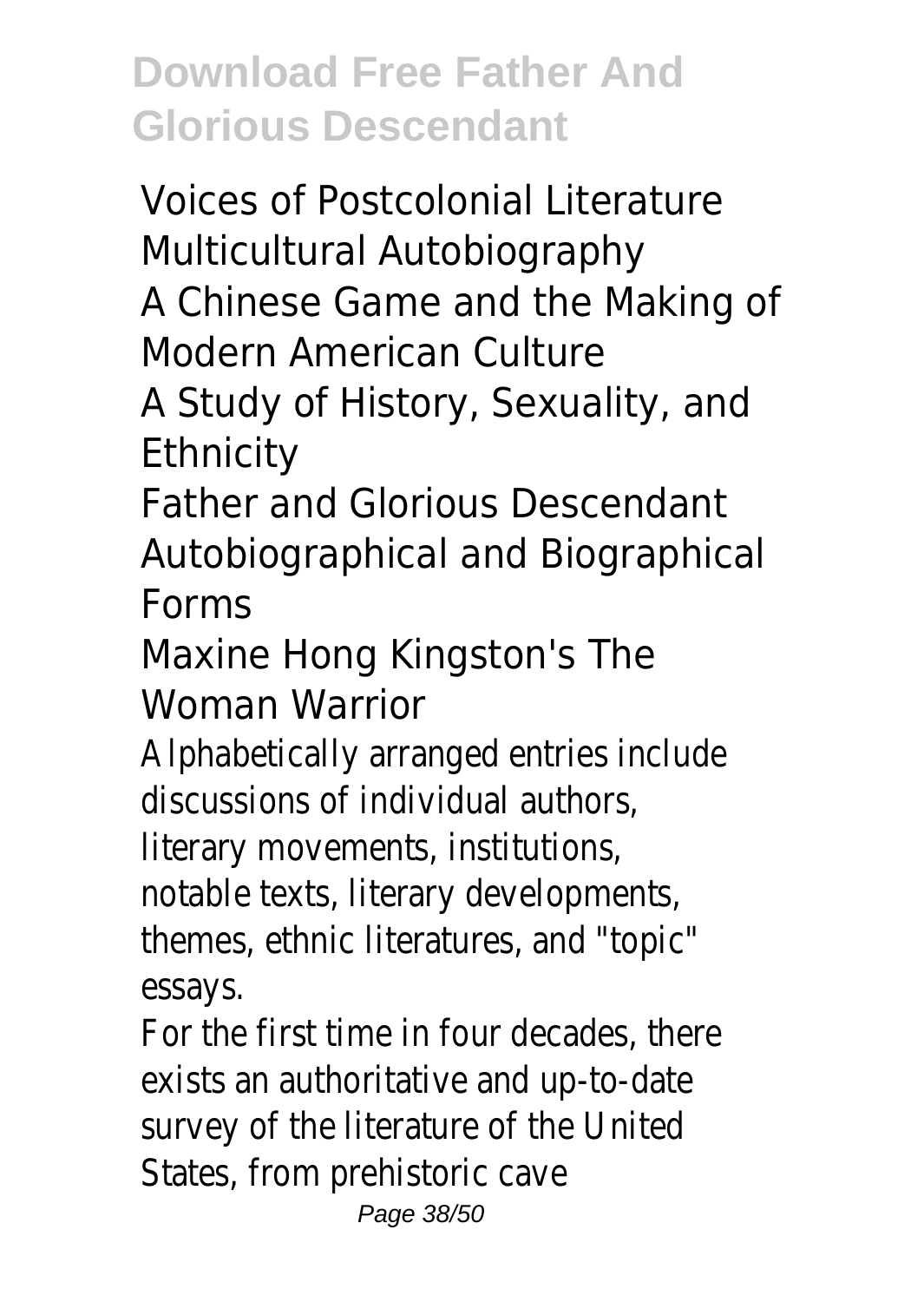narratives to the radical movements of the sixties and the experimentation of the eighties. This comprehensive volume—one of the century's most important books in American studies—extensively treats Hawthorne, Melville, Dickinson, Hemingway, and other long-cherished writers, while also giving considerable attention to recently discovered writers such as Kate Chopin and to literary movements and forms of writing not studied amply in the past. Informed by the most current critical and theoretical ideas, it sets forth a generation's interpretation of the rise of American civilization and culture. The Columbia Literary History of the United States contains essays by today's foremost scholars and critics, overseen by a board of distinguished editors headed by Emory Elliott of Princeton Page 39/50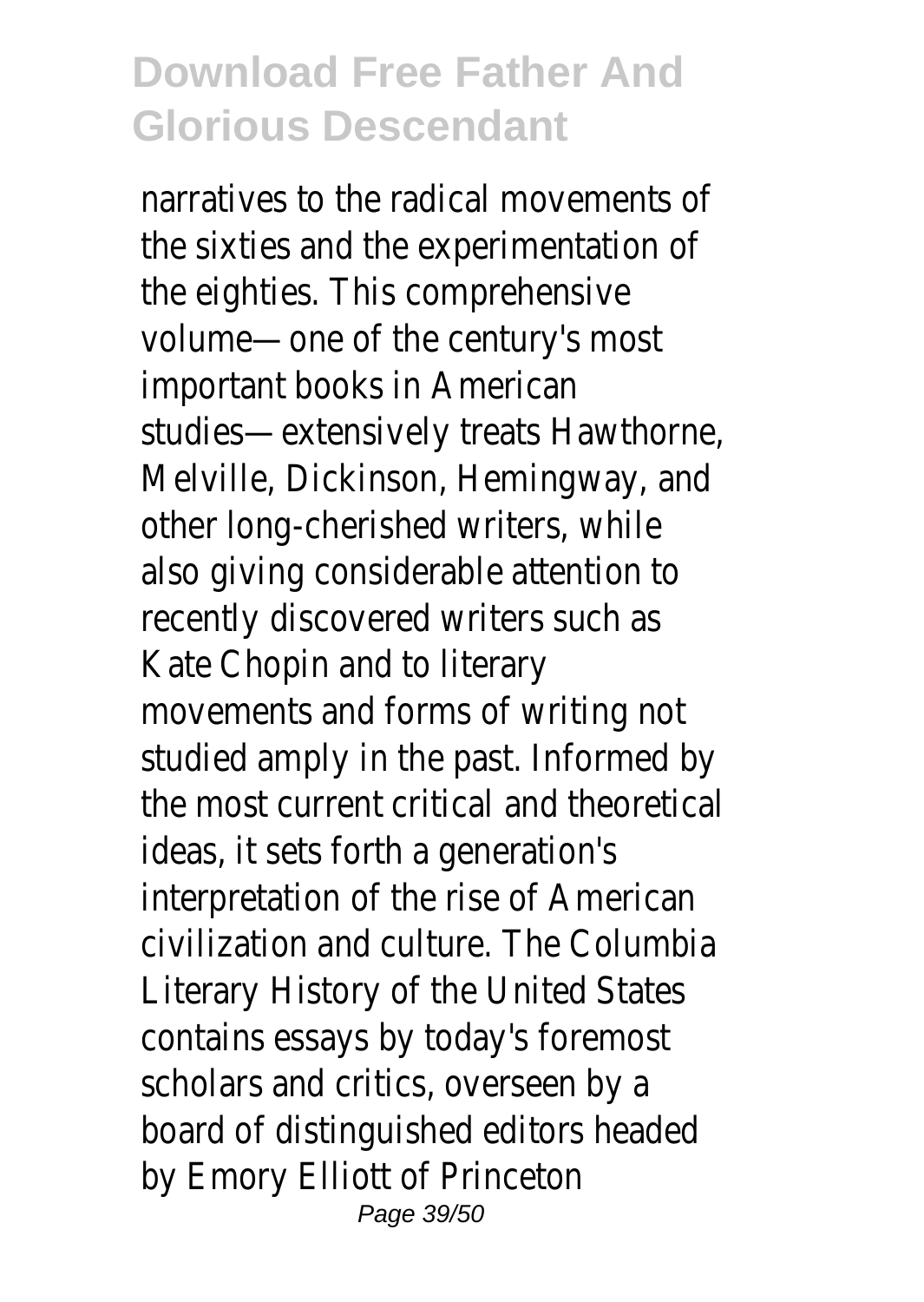University. These contributors reexamine in contemporary terms traditional subjects such as the importance of Puritanism, Romanticism, and frontier humor in American life and writing, but they also fully explore themes and materials that have only begun to receive deserved attention in the last two decades. Among these are the role of women as writers, readers, and literary subjects and the impact of writers from minority groups, both inside and outside the literary establishment.

Offering a textured history of the Chinese in America since their arrival during the California Gold Rush, this work includes letters, speeches, testimonies, oral histories, personal memoirs, poems, essays, and folksongs. It provides an insight into immigration, work, family and social Page 40/50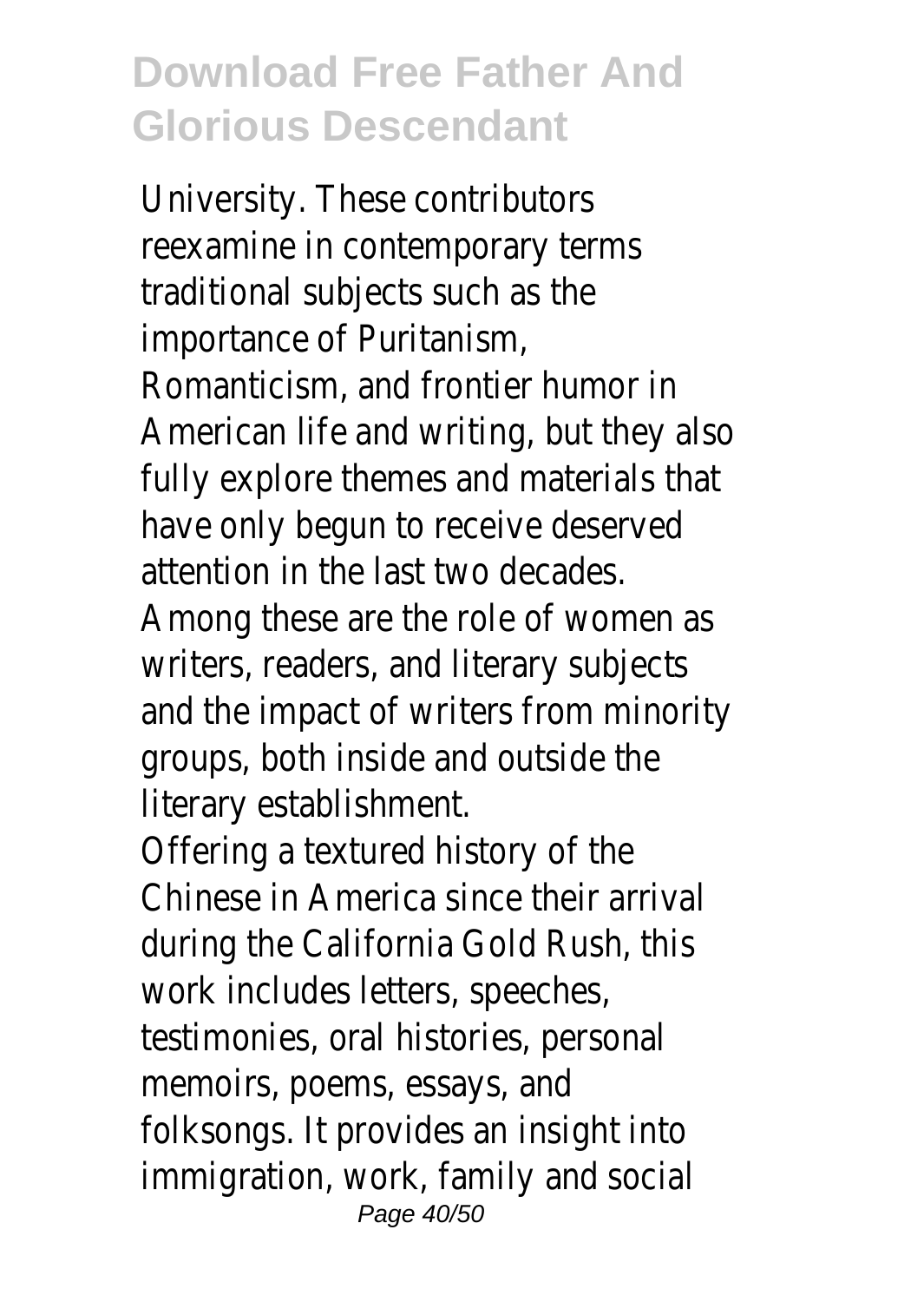life, and the longstanding fight for equality and inclusion. In this important and masterful synthesis of the Chinese and Japanese experience in America, historian Roger Daniels provides a new perspective on the significance of Asian immigration to the United States. Examining the period from the mid-nineteenth century to the early 1980s, Daniels presents a basic history comprising the political and socioeconomic background of Chinese and Japanese immigration and acculturation. He draws distinctions and points out similarities not only between Chinese and Japanese but between Asian and European immigration experiences, clarifying the integral role of Asians in American history. Daniels research is impressive and his evidence is solid. Page 41/50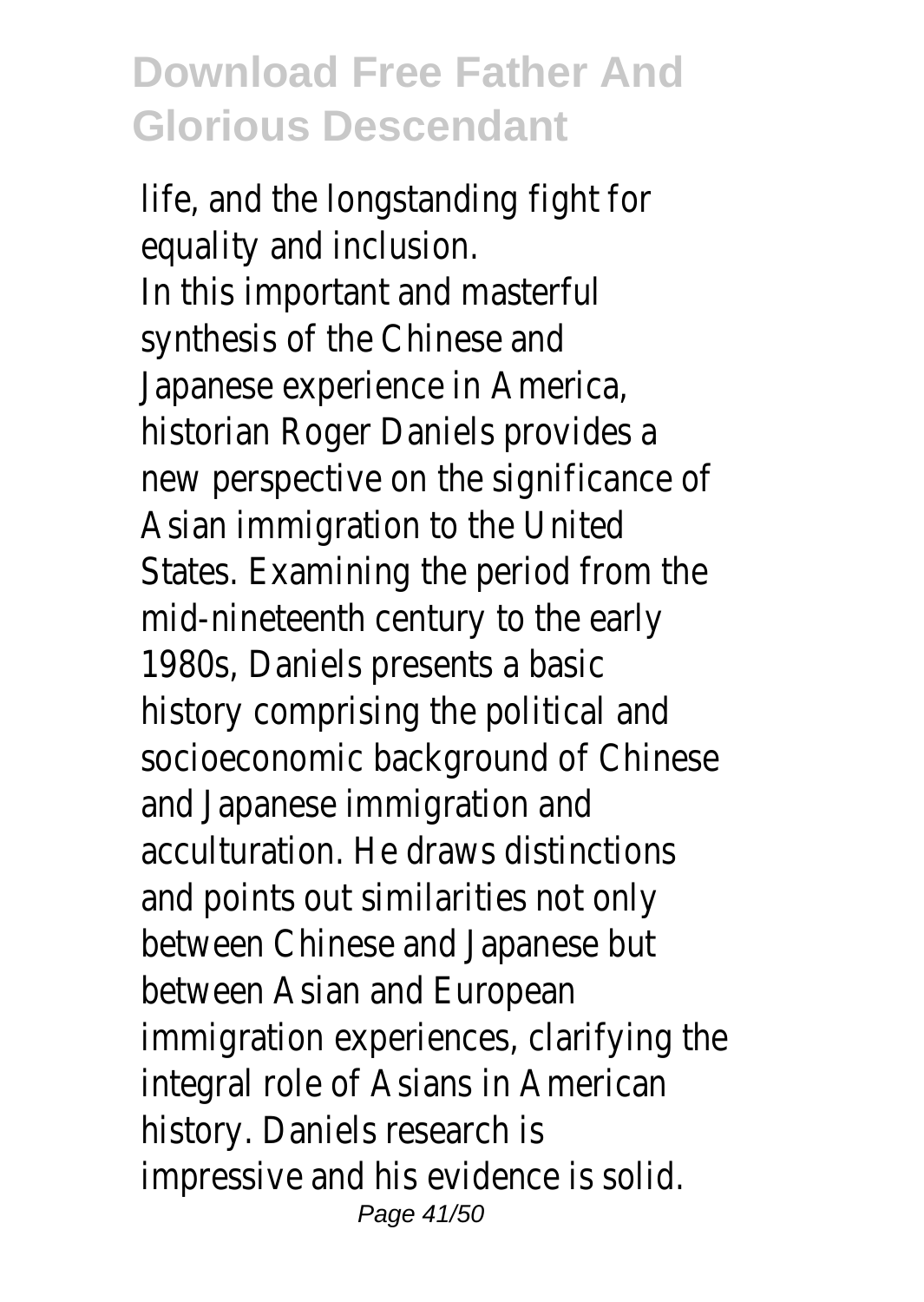In forthright prose, he suggests fresh assessments of the broad patterns of the Asian American experience, illuminating the recurring tensions within our modern multiracial society. His detailed supporting material is woven into a rich historical fabric which also gives personal voice to the tenacious individualism of the immigrant. The book is organized topically and chronologically, beginning with the emigration of each ethnic group and concluding with an epilogue that looks to the future from the perspective of the last two decades of Chinese and Japanese American history. Included in this survey are discussions of the reasons for emigration; the conditions of emigration; the fate of first generation immigrants; the reception of immigrants by the United States Page 42/50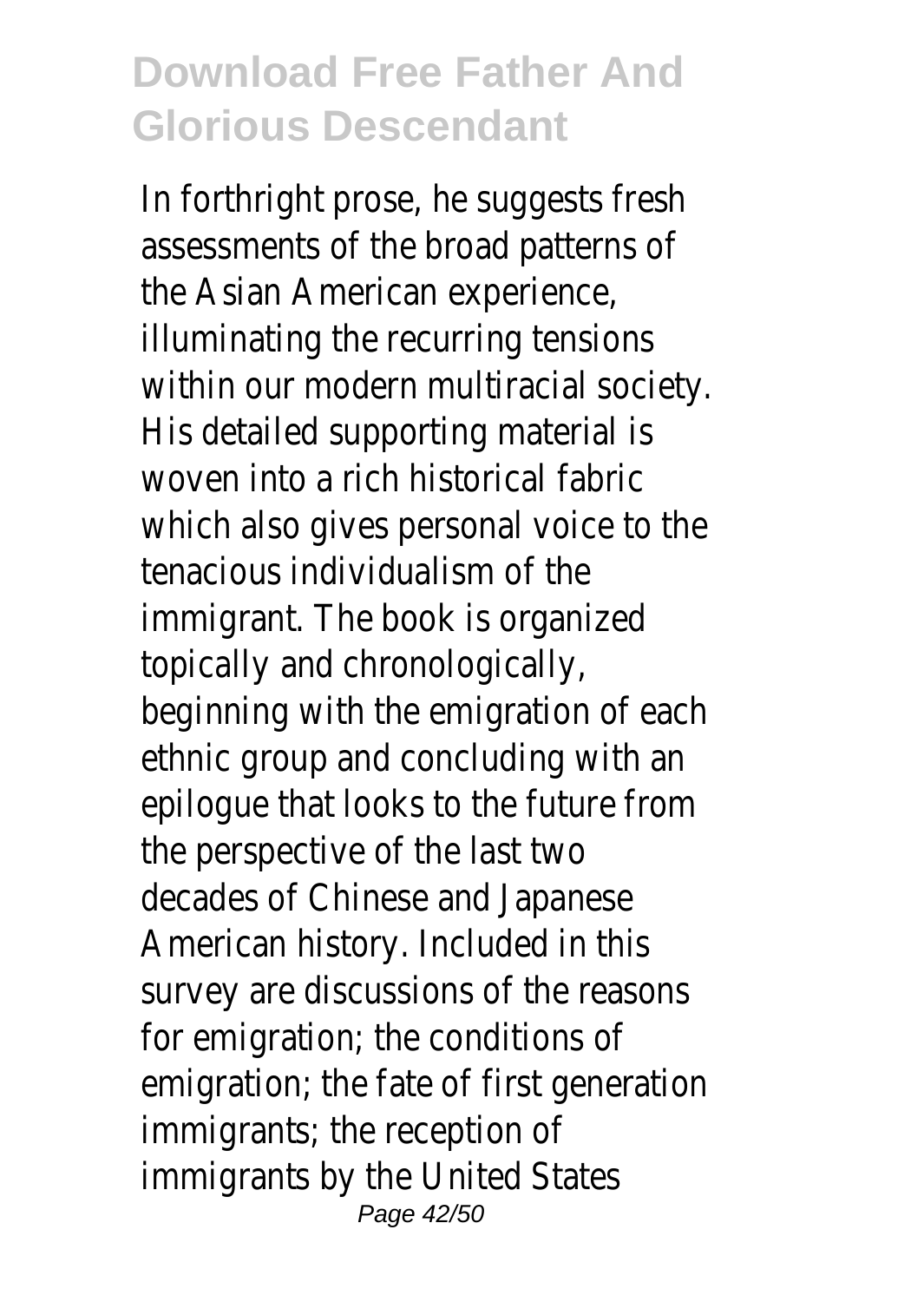government and its people; the growth of immigrant communities; the effects of discriminatory legislation; the impact of World War II and the succeeding Cold War era on Chinese and Japanese Americans; and the history of Asian Americans during the last twenty years. This timely and thoughtprovoking volume will be of value not only to specialists in Asian American history and culture but to students and general historians of American life. Chinese American Names A Century of Asian American Writing Chopsticks in The Land of Cotton: Lives of Mississippi Delta Chinese Grocers Asian America A Critical Companion Growing Up Chinese American in San Francisco, 1850-1920 The Greenwood Encyclopedia of Page 43/50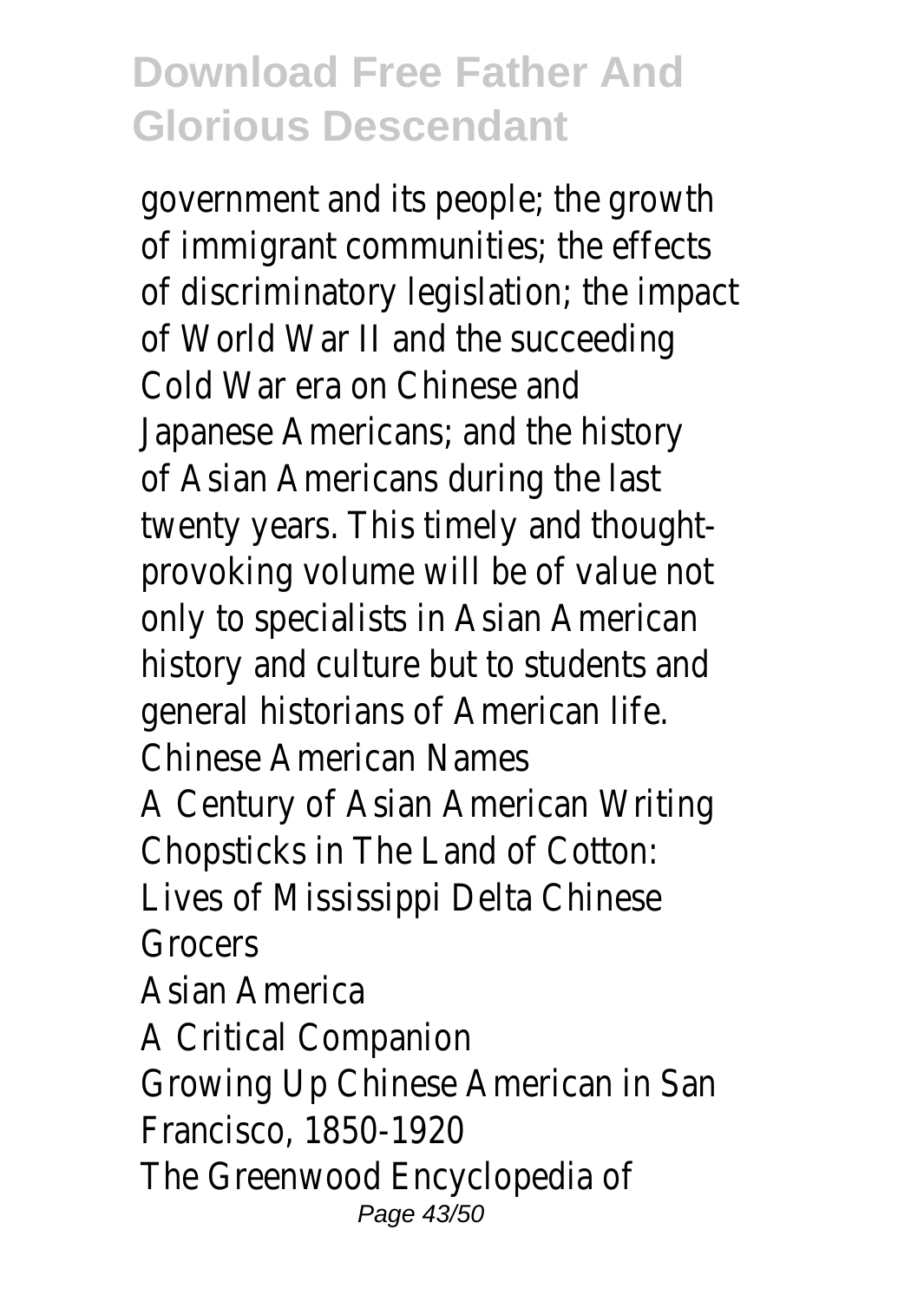Asian American Literature [3 volumes] *Originating in the 1968 student-led strike at San Francisco State University, Asian American Studies was founded as a result of student and community protests that sought to make education more accessible and relevant. While members of the Asian American communities initially served on the departmental advisory boards, planning and developing areas of the curriculum, university pressures eventually dictated their expulsion. At that moment in history,*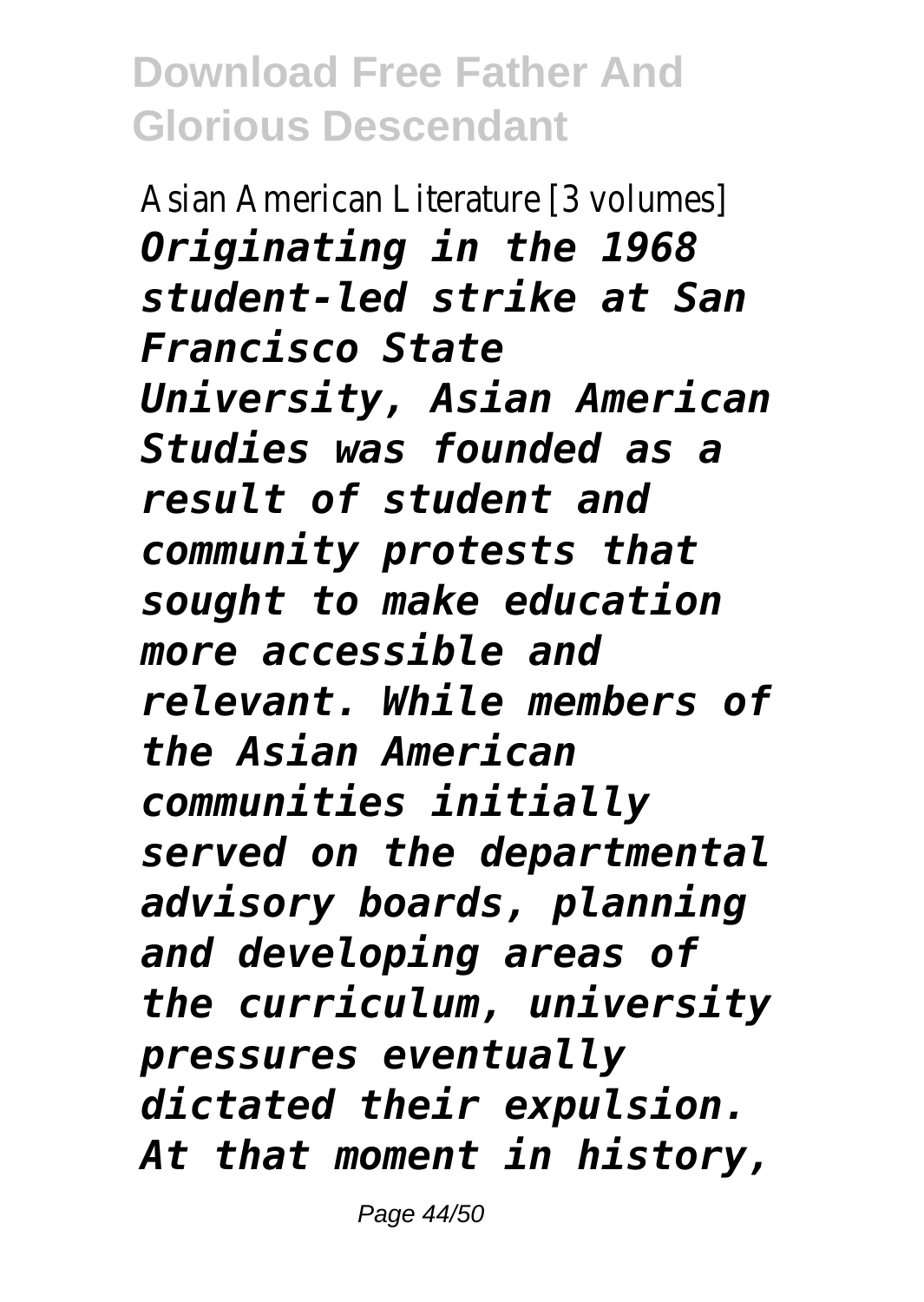*the intellectual work of the field was split off from its relation to the community at large, giving rise to the entire problematic of representation in the academic sphere. Even as the original objectives of the field have remained elusive, Asian American studies has nevertheless managed to establish itself in the university. Mark Chiang argues that the fundamental precondition of institutionalization within the university is the production of cultural*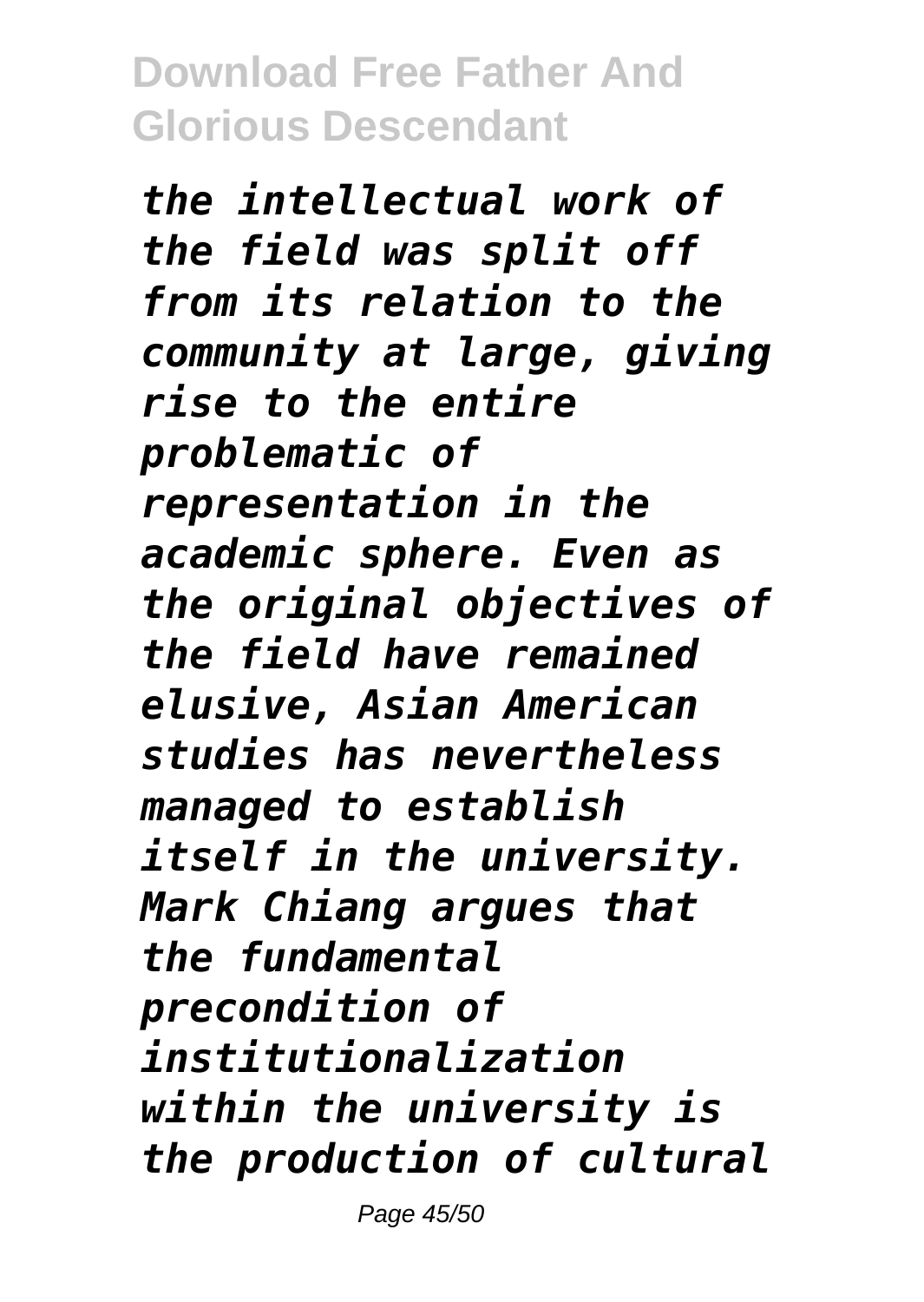*capital, and that in the case of Asian American Studies (as well as other fields of minority studies), the accumulation of cultural capital has come primarily from the conversion of political capital. In this way, the definition of cultural capital becomes the primary terrain of political struggle in the university, and outlines the very conditions of possibility for political work within the academy. Beginning with the theoretical debates over identity politics and*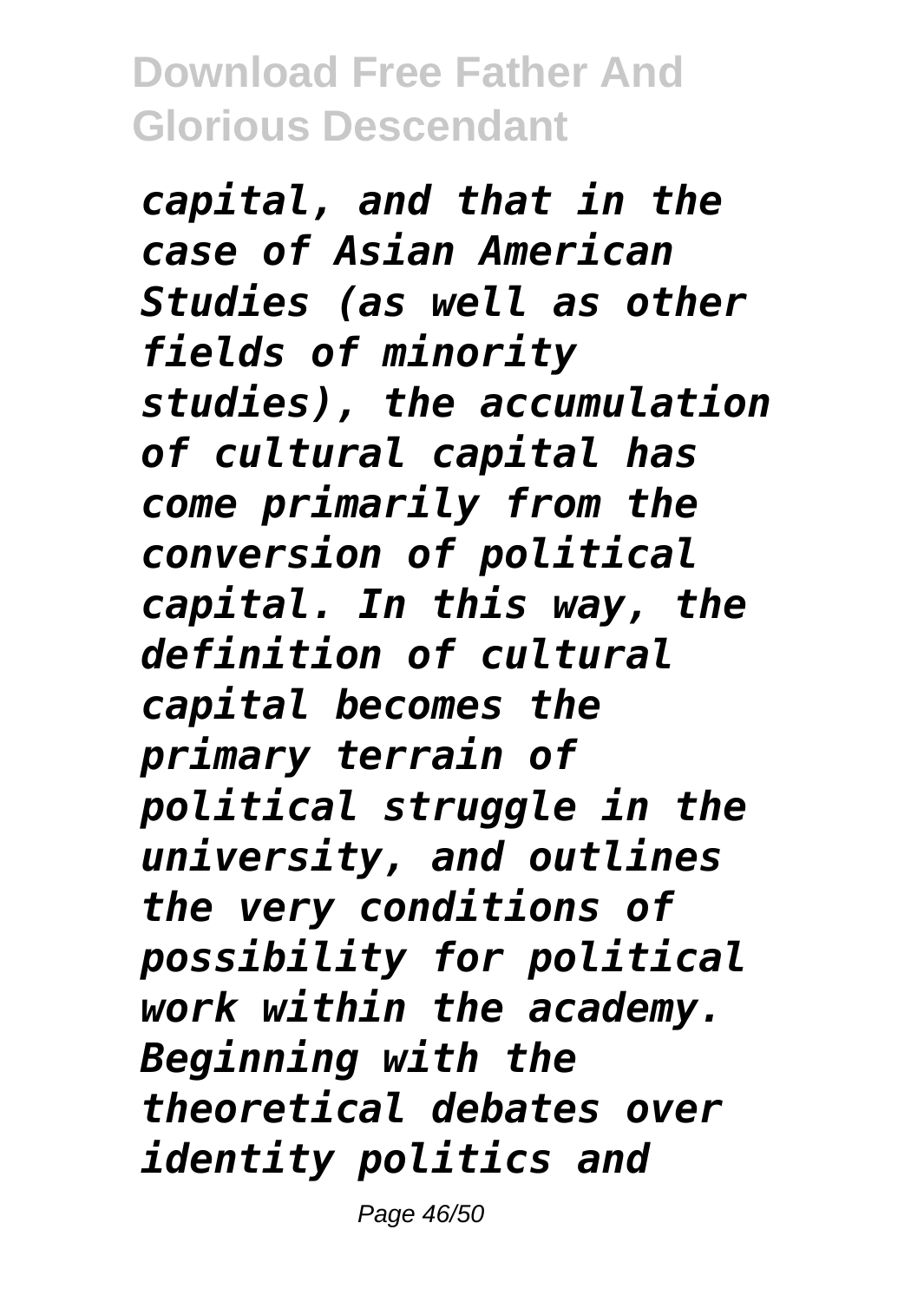*cultural nationalism, and working through the origins of ethnic studies in the Third World Strike, the formation of the Asian American literary field, and the Blu's Hanging controversy, The Cultural Capital of Asian American Studies articulates a new and innovative model of cultural and academic politics, illuminating the position of ethnic studies within the American university.*

*In narratives dominated by money, exchange is the route to Asian American visibility.*

Page 47/50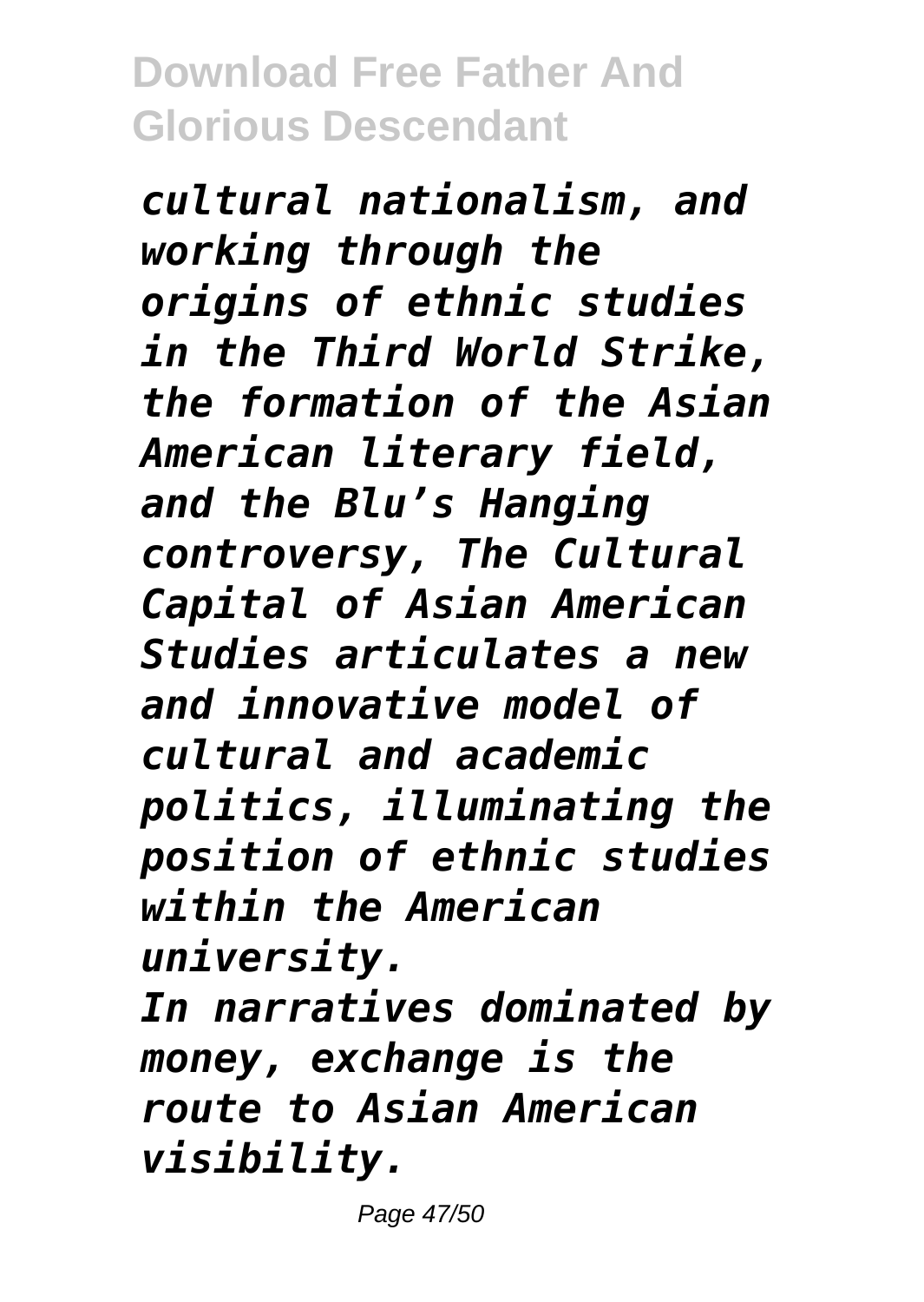*'China and the West: Music, Representation, and Reception' is the first book to explore how Chinese and Western musical materials and traditions-those involving instruments, melodies, rhythms, staged diversions (including operas and musical comedies), concert works, film scores, and digital recordings of several kinds-have gradually moved closer together and become increasingly accepted, as well as exploited, in Asia as well as Europe and North America. Although*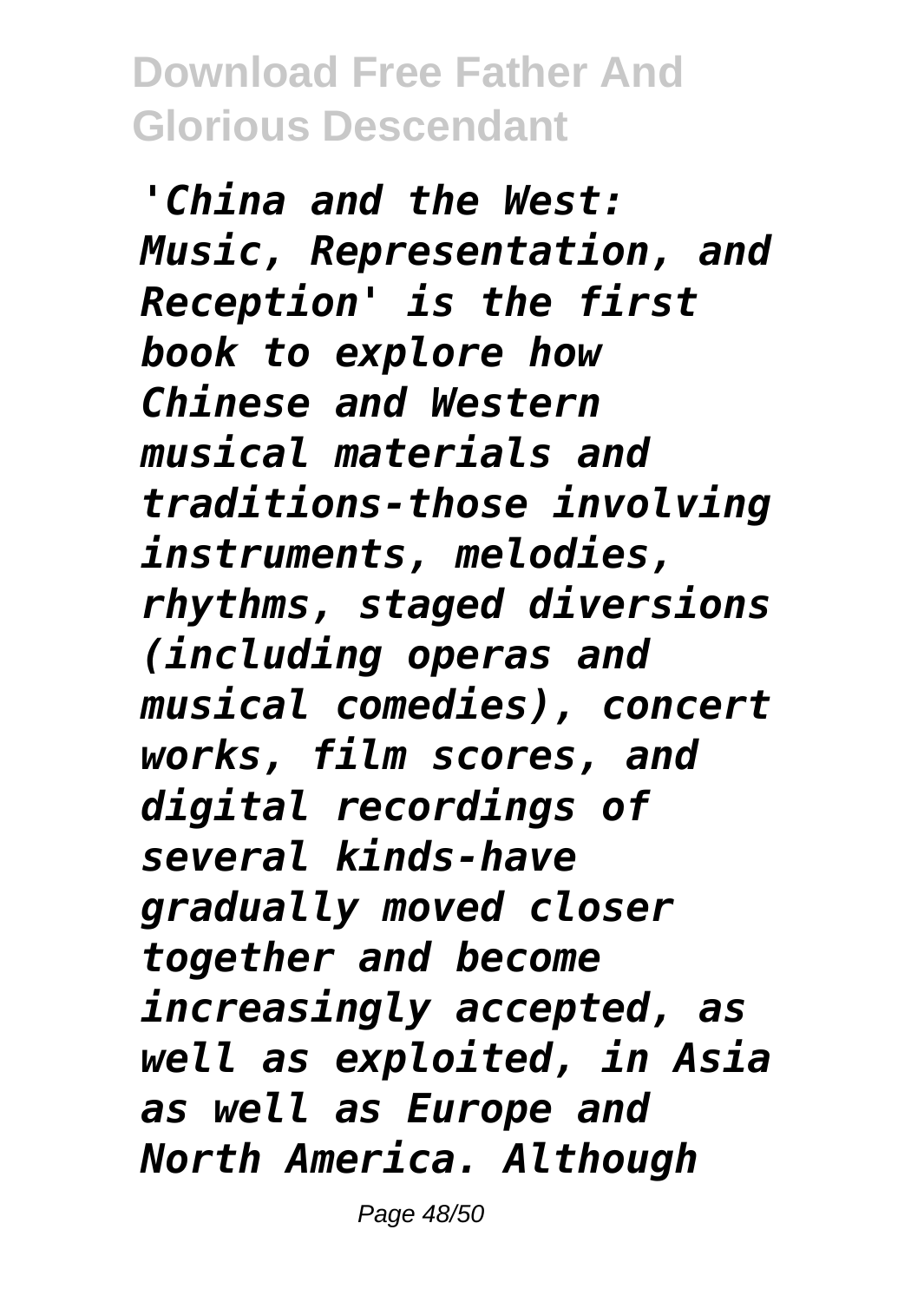*aimed in large part at a scholarly audience, China and the West should appeal to general readers of many kinds: those interested in politics, cultural history and theory, gender studies, sociology, theater, and media studies as well as musical composition and performance of 'classical' as well as traditional and popular kinds Autonomy and Representation in the University Multicultural American Literature Encyclopedia of Life*

Page 49/50